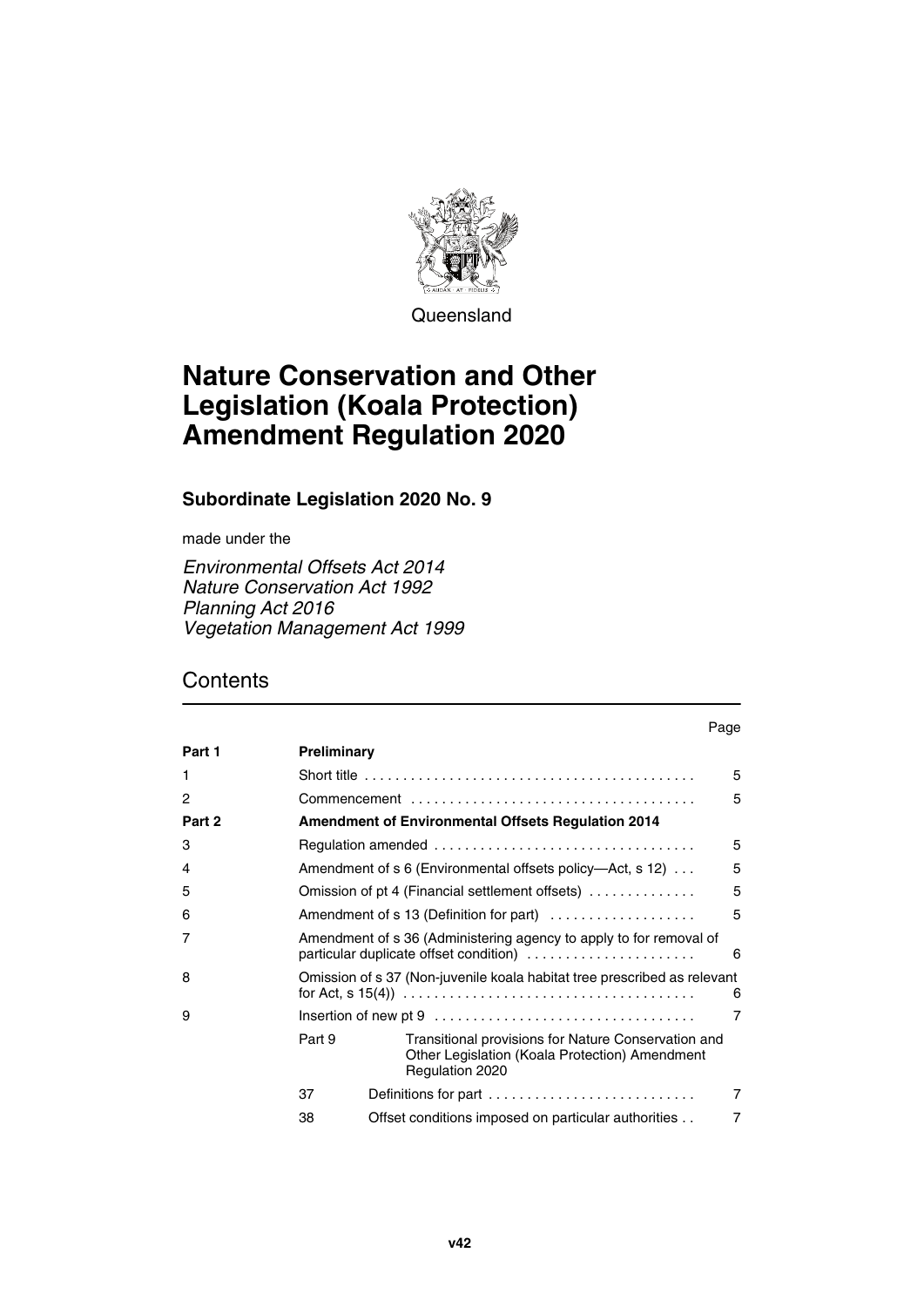#### **Contents**

|        | 39                                                     | Particular applications and decisions about advanced offsets                                                             | 8  |
|--------|--------------------------------------------------------|--------------------------------------------------------------------------------------------------------------------------|----|
|        | 40                                                     | Dealing with land registered as advanced offsets by local                                                                | 8  |
|        | 41                                                     | Removing particular duplicate conditions                                                                                 | 9  |
|        | 42                                                     | Existing applications for authorities                                                                                    | 9  |
| 10     |                                                        | Amendment of sch 1 (Activities prescribed for section 9(c) of the Act)                                                   | 9  |
| 11     |                                                        | Amendment of sch 2 (Prescribed environmental matters-matters of<br>State environmental significance)                     | 10 |
| 12     |                                                        | Amendment of sch 3 (Dictionary)                                                                                          | 10 |
| Part 3 | 2017                                                   | Amendment of Nature Conservation (Koala) Conservation Plan                                                               |    |
| 13     |                                                        |                                                                                                                          | 11 |
| 14     |                                                        | Amendment of s 4 (Main purposes of plan and how they are to be                                                           | 11 |
| 15     |                                                        | Amendment of pt 2, hdg (Koala districts)                                                                                 | 11 |
| 16     |                                                        |                                                                                                                          | 11 |
| 17     |                                                        | Amendment of s 6 (Koala districts and koala habitat areas)                                                               | 12 |
| 18     |                                                        |                                                                                                                          | 12 |
|        | Division 2                                             | Koala priority areas and koala habitat areas                                                                             |    |
|        | 7A                                                     | Koala priority areas                                                                                                     | 12 |
|        | 7B                                                     | Koala habitat areas                                                                                                      | 13 |
|        | 7C                                                     | Requests to make, amend or revoke determinations under s                                                                 | 14 |
| 19     |                                                        |                                                                                                                          | 15 |
| 20     |                                                        | Replacement of s 8 (Koala Conservation Plan Map)                                                                         | 15 |
|        | 8                                                      | Chief executive must prepare Koala Conservation Plan Map                                                                 |    |
|        |                                                        |                                                                                                                          | 15 |
| 21     |                                                        | Amendment of s 11 (Koala spotter needed for clearing in koala habitat                                                    | 15 |
| 22     | Amendment of s 13 (General restriction on grant)<br>16 |                                                                                                                          |    |
| 23     | Insertion of new pt 5, div 1, hdg<br>16                |                                                                                                                          |    |
| 24     | 16                                                     |                                                                                                                          |    |
|        | 19                                                     | Effect of division                                                                                                       | 16 |
| 25     |                                                        |                                                                                                                          | 16 |
|        | Division 2                                             | Transitional provisions for Nature Conservation and<br>Other Legislation (Koala Protection) Amendment<br>Regulation 2020 |    |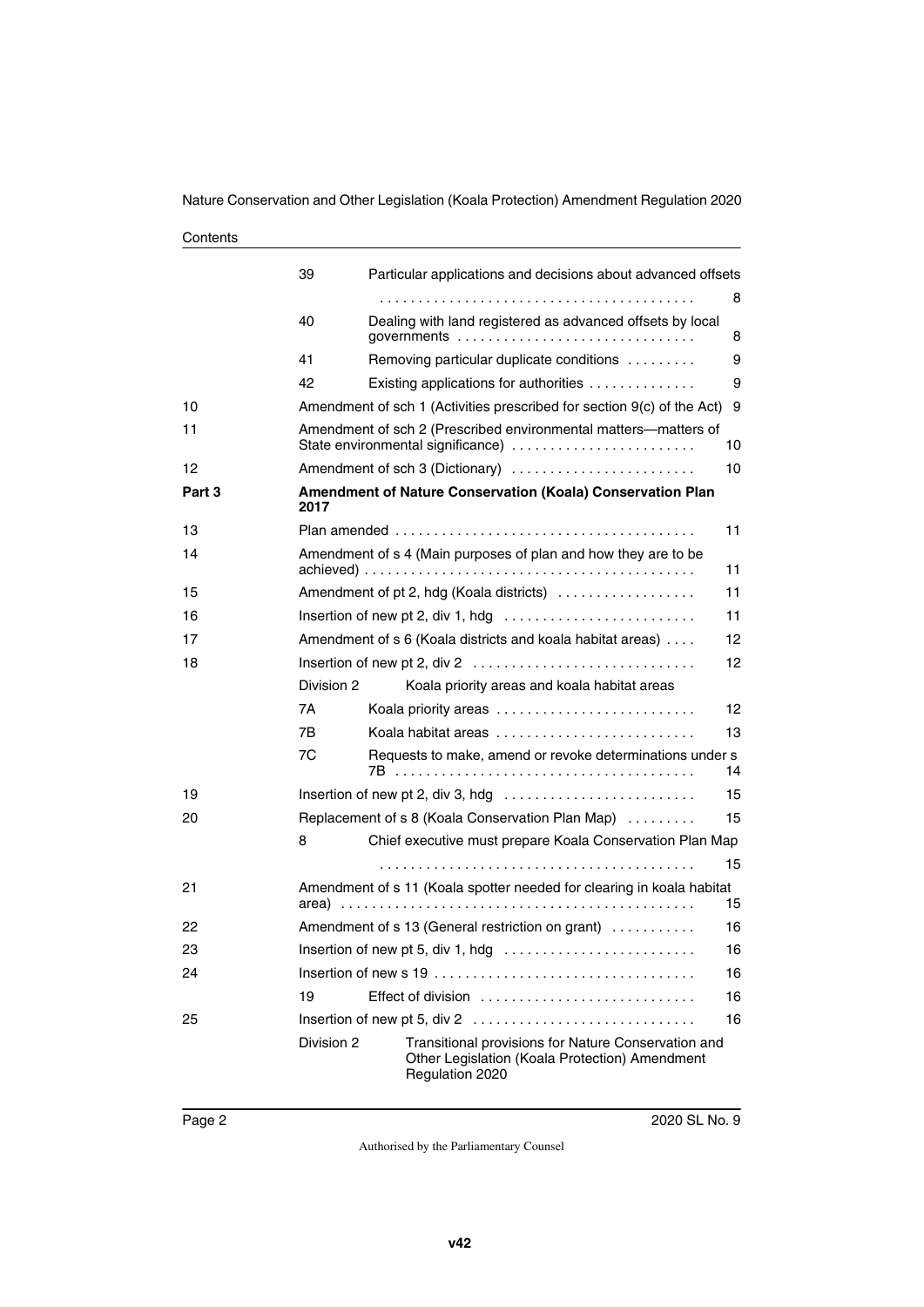#### **Contents**

|        | 20            | Koala Conservation Plan Map                                                                                               | 17 |
|--------|---------------|---------------------------------------------------------------------------------------------------------------------------|----|
|        | 21            | Koala priority areas and koala habitat areas                                                                              | 17 |
| 26     |               | Amendment of sch 1 (Koala districts)                                                                                      | 17 |
| 27     |               | Amendment of sch 2 (Dictionary)                                                                                           | 18 |
| Part 4 |               | <b>Amendment of Planning Regulation 2017</b>                                                                              |    |
| 28     |               |                                                                                                                           | 19 |
| 29     |               |                                                                                                                           | 19 |
|        | Part 10       | Transitional provision for Nature Conservation and<br>Other Legislation (Koala Protection) Amendment<br>Regulation 2020   |    |
|        | 73            | Existing development applications                                                                                         | 19 |
| 30     |               | Amendment of sch 8 (Assessment manager for development                                                                    | 20 |
| 31     |               | Replacement of sch 10, pt 10 (Koala habitat area)                                                                         | 20 |
|        | Part 10       | Koala habitat in SEQ region                                                                                               |    |
|        | Division 1    | Preliminary                                                                                                               |    |
|        | 16            | Application of part                                                                                                       | 20 |
|        | Division 2    | Prohibited development                                                                                                    |    |
|        | 16A           | Prohibited development—development interfering with koala<br>habitat in koala priority area and koala habitat area.       | 20 |
|        | Division 3    | Development interfering with koala habitat in koala<br>habitat areas outside koala priority areas                         |    |
|        | Subdivision 1 | Assessable development                                                                                                    |    |
|        | 16B           | Assessable development-development interfering with<br>koala habitat in koala habitat areas outside koala priority        |    |
|        |               |                                                                                                                           | 22 |
|        | Subdivision 2 | Assessment by assessment manager                                                                                          |    |
|        | Subdivision 3 | Referral agency's assessment                                                                                              |    |
|        | Division 4    | Key resource areas                                                                                                        |    |
|        | Subdivision 1 | Assessable development                                                                                                    |    |
|        | 16C           | Assessable development-development for extractive<br>industries in key resource areas                                     | 25 |
|        | Subdivision 2 | Assessment by assessment manager                                                                                          |    |
|        | Subdivision 3 | Referral agency's assessment                                                                                              |    |
|        | Division 5    | Development on premises in koala priority areas not<br>interfering with koala habitat-assessment by<br>assessment manager |    |
|        | Division 6    | Development in identified koala broad-hectare areas-<br>assessment by assessment manager                                  |    |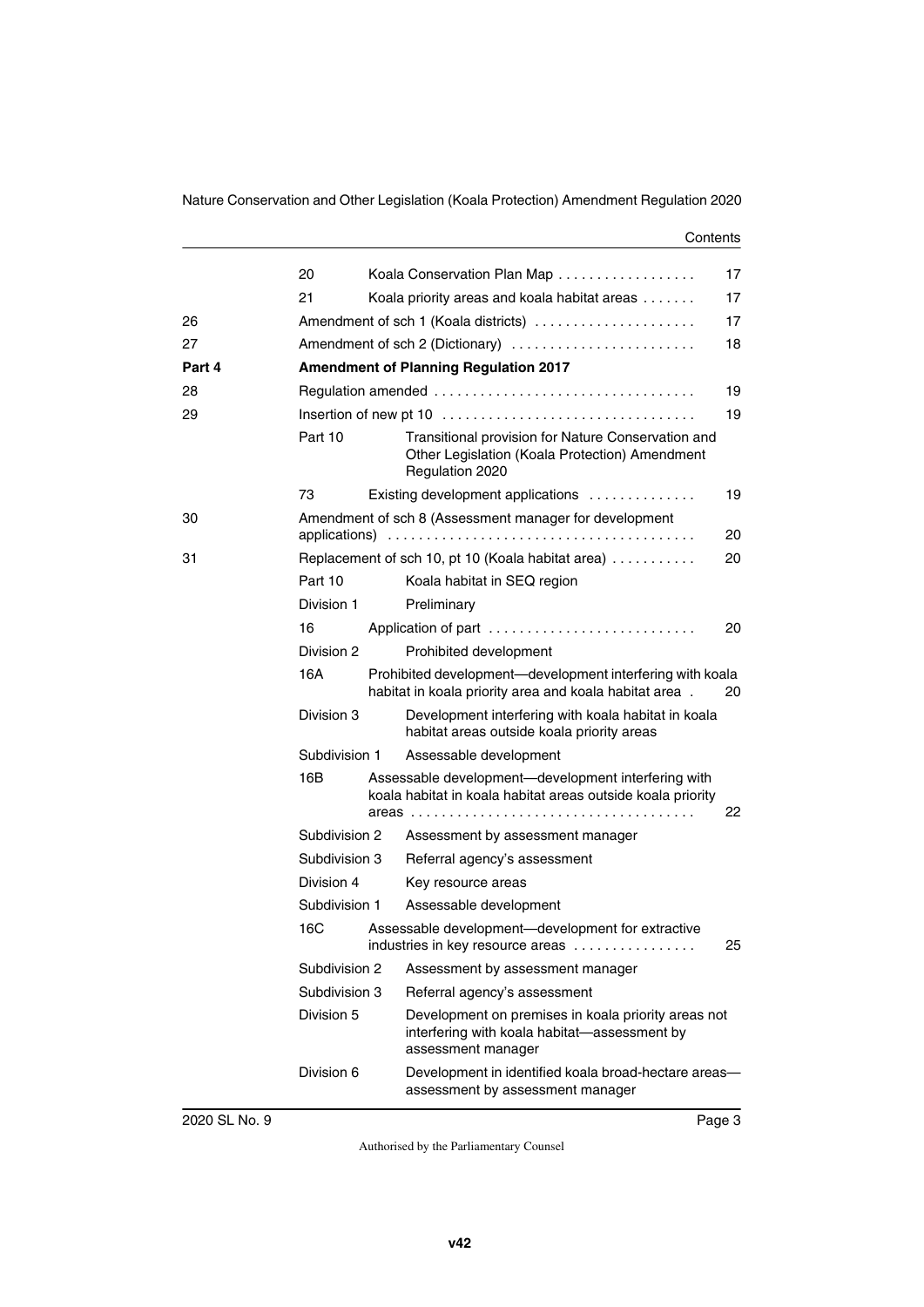**Contents** 

| 32     | Replacement of sch 11 (Assessment benchmarks for development in |  |                                                                                       | 29 |
|--------|-----------------------------------------------------------------|--|---------------------------------------------------------------------------------------|----|
|        | Schedule 11                                                     |  | Assessment benchmarks in relation to koala habitat in<br>SEQ region                   | 29 |
|        | Part 1                                                          |  | Preliminary                                                                           |    |
|        | 1                                                               |  | Application of schedule                                                               | 29 |
|        | 2                                                               |  | Meaning of safe koala movement measure                                                | 30 |
|        | Part 2                                                          |  | Development on premises in koala priority areas not<br>interfering with koala habitat |    |
|        | 3                                                               |  | Application of part                                                                   | 31 |
|        | 4                                                               |  | Assessment benchmarks                                                                 | 32 |
|        | Part 3                                                          |  | Development in identified koala broad-hectare areas                                   |    |
|        | 5                                                               |  | Application of part                                                                   | 33 |
|        | 6                                                               |  | Assessment benchmarks                                                                 | 34 |
|        | Part 4                                                          |  | Relationship with other assessment benchmarks                                         |    |
|        | 7                                                               |  | When local assessment benchmarks are not inconsistent                                 | 35 |
| 33     |                                                                 |  | Amendment of sch 24 (Dictionary)                                                      | 35 |
| Part 5 | <b>Amendment of Vegetation Management Regulation 2012</b>       |  |                                                                                       |    |
| 34     |                                                                 |  | 42                                                                                    |    |
| 35     |                                                                 |  | Amendment of s 3 (Approval of accepted development vegetation                         | 42 |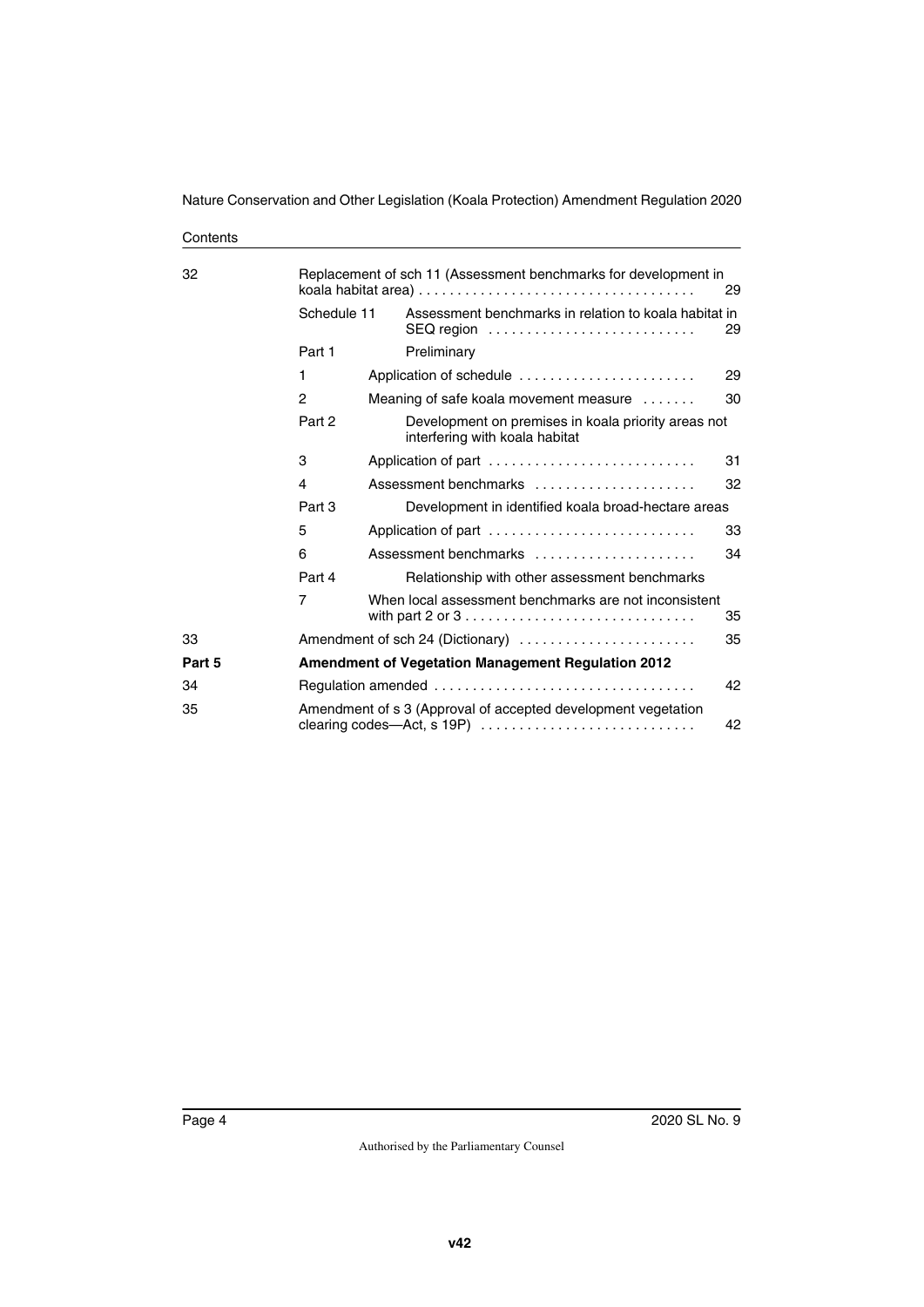Nature Conservation and Other Legislation (Koala Protection) Amendment Regulation 2020 Part 1 Preliminary

[s 1]

# <span id="page-4-0"></span>**Part 1** Preliminary

#### <span id="page-4-2"></span>**1 Short title**

<span id="page-4-3"></span><span id="page-4-1"></span>This regulation may be cited as the *Nature Conservation and Other Legislation (Koala Protection) Amendment Regulation 2020*.

#### <span id="page-4-4"></span>**2 Commencement**

<span id="page-4-7"></span><span id="page-4-5"></span>This regulation commences on 7 February 2020.

## <span id="page-4-6"></span>**Part 2 Amendment of Environmental Offsets Regulation 2014**

#### <span id="page-4-8"></span>**3 Regulation amended**

<span id="page-4-11"></span><span id="page-4-9"></span>This part amends the *Environmental Offsets Regulation 2014*.

#### <span id="page-4-10"></span>**4 Amendment of s 6 (Environmental offsets policy—Act, s 12)**

Section 6, '(version 1.7)'—

*omit, insert—*

(version 1.8)

#### <span id="page-4-12"></span>**5 Omission of pt 4 (Financial settlement offsets)**

<span id="page-4-13"></span>Part 4 *omit*.

#### <span id="page-4-14"></span>**6 Amendment of s 13 (Definition for part)**

<span id="page-4-15"></span>Section 13, definition *decision-maker*, paragraph (a), 'environmental significance' to 'Regulatory Provisions or'—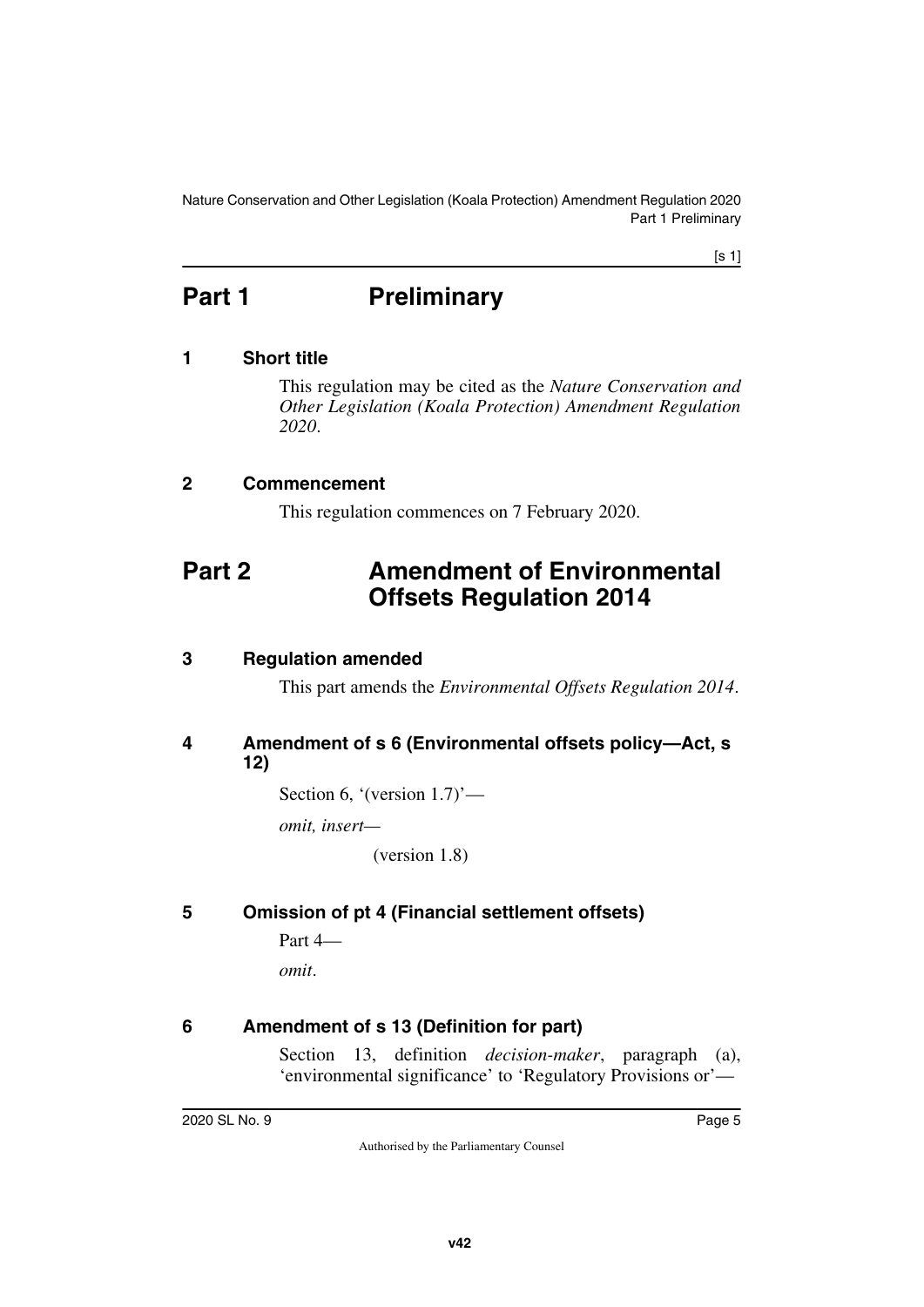[s 7]

*omit, insert—*

local environmental significance for which an environmental offset may be required under

#### <span id="page-5-1"></span><span id="page-5-0"></span>**7 Amendment of s 36 (Administering agency to apply to for removal of particular duplicate offset condition)**

(1) Section  $36(1)(d)$ —

*omit, insert—*

- (d) if the offset condition the authority holder is seeking to remove relates to koalas—the administering agency that imposed the condition, other than the agency that imposed the condition under State code 25 (Development in South East Queensland koala habitat areas) of the State development assessment provisions.
- (2) Section 36(2)—

*omit, insert—*

- (2) For subsection  $(1)(d)$ , an offset condition relates to koalas if the condition relates to—
	- (a) a matter of State environmental significance mentioned in schedule 2, section 2(3)(b) that is an area of essential habitat on the essential habitat map for koalas; or
	- (b) a matter of State environmental significance mentioned in schedule 2, section 6(3); or
	- (c) a matter of State environmental significance mentioned in schedule 2, section 6(4) that is a habitat for a koala.

#### <span id="page-5-3"></span><span id="page-5-2"></span>**8 Omission of s 37 (Non-juvenile koala habitat tree prescribed as relevant for Act, s 15(4))**

Section 37—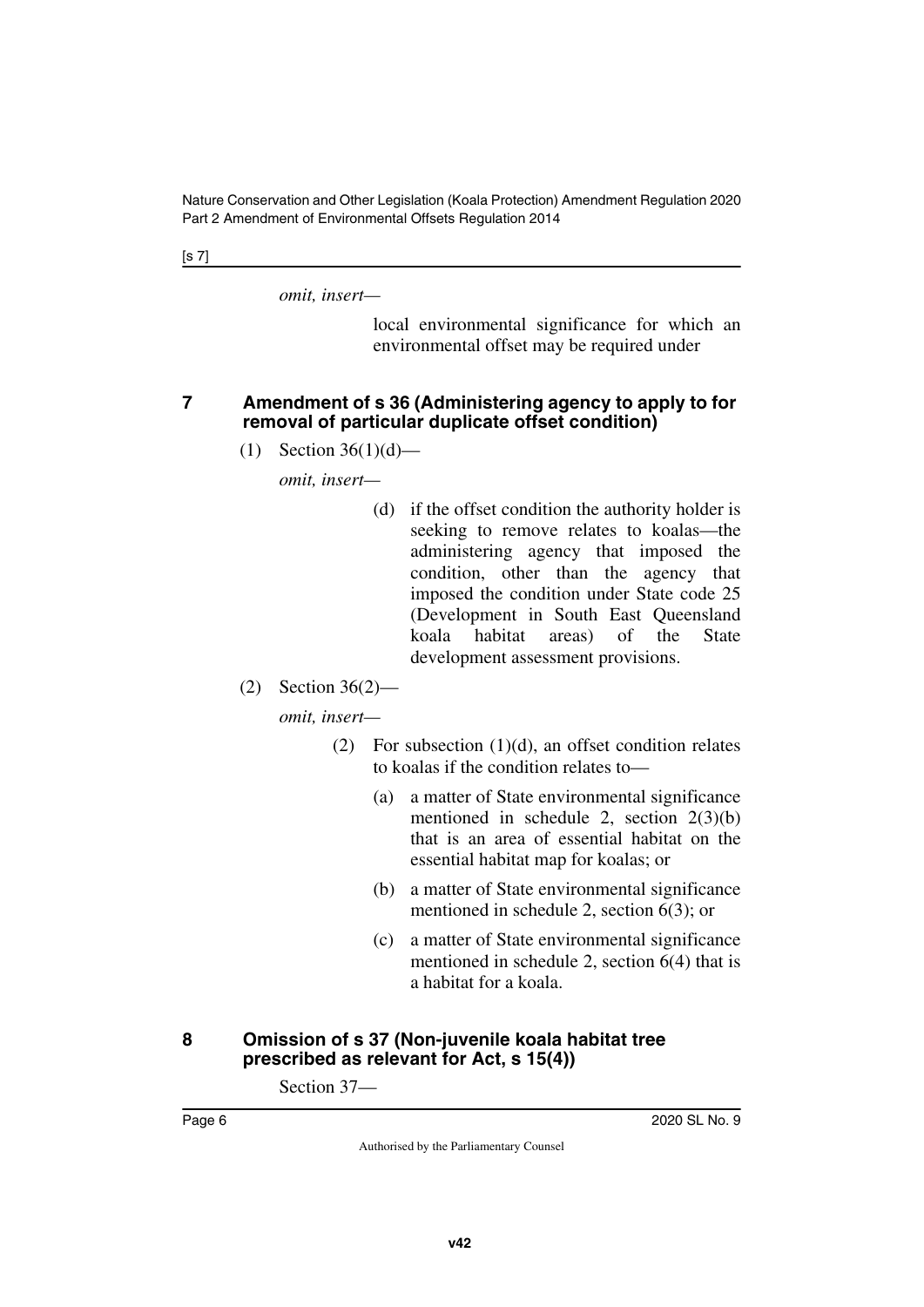$[s 9]$ 

<span id="page-6-1"></span>*omit*.

## <span id="page-6-0"></span>**9 Insertion of new pt 9**

After section 36—

*insert—*

## <span id="page-6-3"></span><span id="page-6-2"></span>**Part 9 Transitional provisions for Nature Conservation and Other Legislation (Koala Protection) Amendment Regulation 2020**

## <span id="page-6-5"></span><span id="page-6-4"></span>**37 Definitions for part**

In this part—

*amendment regulation* means the *Nature Conservation and Other Legislation (Koala Protection) Amendment Regulation 2020*.

*former*, in relation to a provision, means the provision as in force from time to time before the provision was amended or repealed under the amendment regulation.

#### <span id="page-6-7"></span><span id="page-6-6"></span>**38 Offset conditions imposed on particular authorities**

Former section 10 and former schedules 1 and 2 continue to apply in relation to an offset condition imposed on the following authorities as if the amendment regulation had not commenced—

(a) an authority given before the commencement;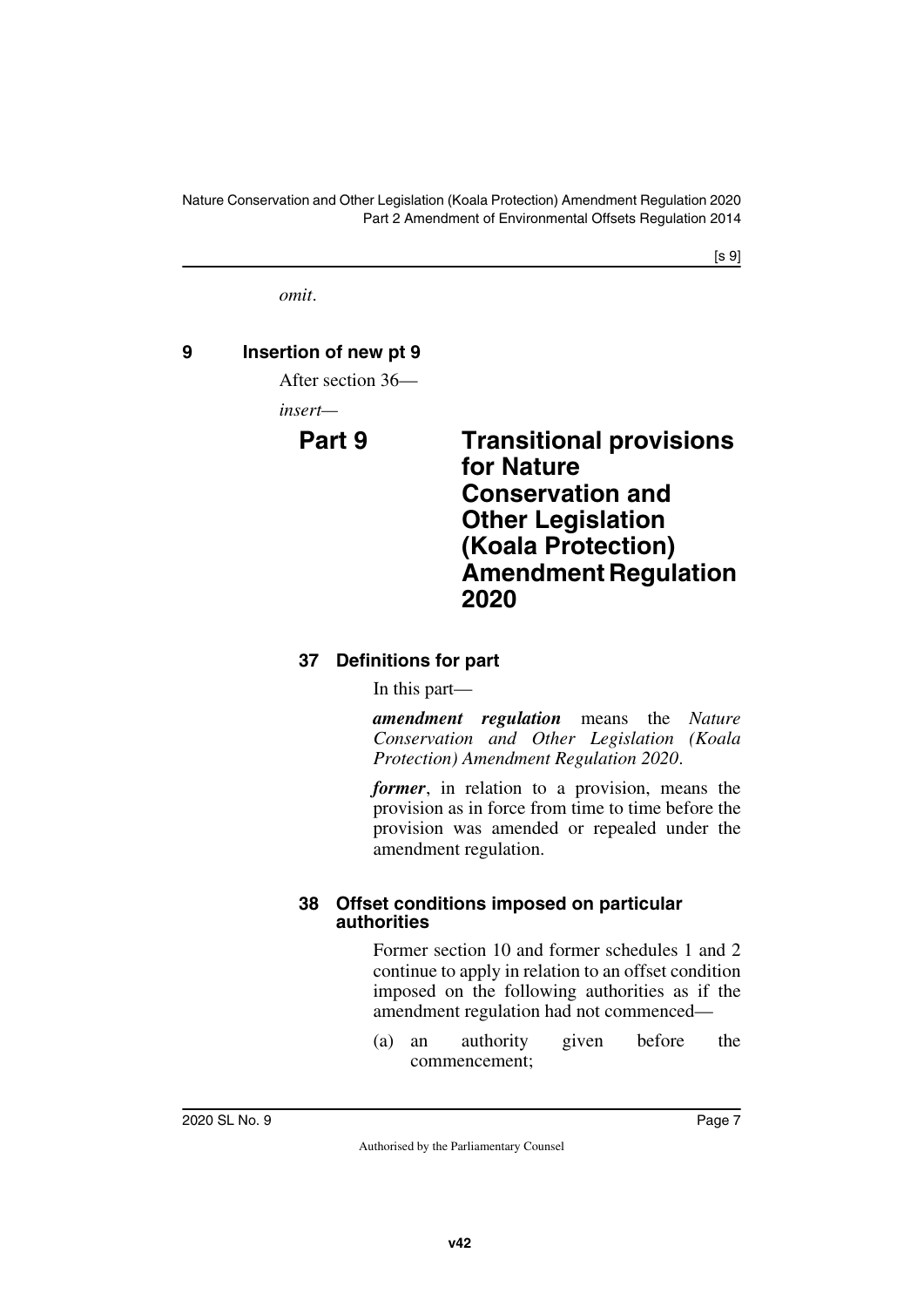(b) an authority given after the commencement for an application to which the *Planning Regulation 2017*, section 73 applies.

#### <span id="page-7-1"></span><span id="page-7-0"></span>**39 Particular applications and decisions about advanced offsets**

- (1) Former part 6 continues to apply in relation to an application that was made under former section  $14(1)$  or  $(6)$  or  $15(1)$ , but not decided, before the commencement as if the amendment regulation had not commenced.
- (2) Former parts 6 and 7 continue to apply in relation to a decision made under former section 14(3) or 15(3) before or after the commencement as if the amendment regulation had not commenced.

#### <span id="page-7-3"></span><span id="page-7-2"></span>**40 Dealing with land registered as advanced offsets by local governments**

- (1) This section applies if—
	- (a) before or after the commencement, a local government registers an area of land as an advanced offset in the register kept by the local government under section 90 of the Act; and
	- (b) the land is an advanced offset for a matter other than a matter for which an environmental offset may be required under a local planning instrument.
- (2) On or after the commencement, the owner of the land may apply to the local government in the approved form—
	- (a) for the area to no longer be identified as an advanced offset and to be removed from the register; or
	- (b) to amend a boundary of the area.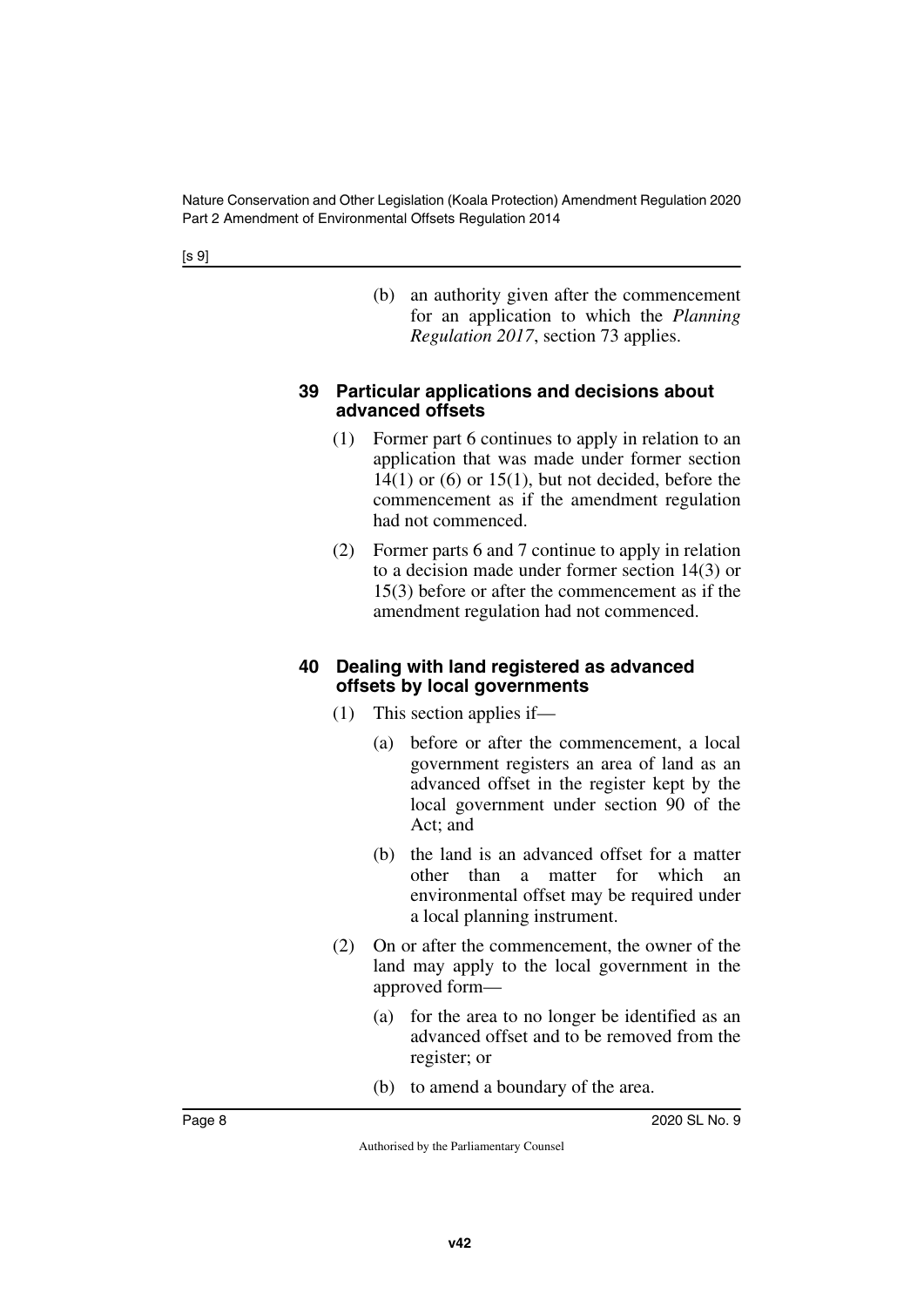[s 10]

- (3) Former parts 6 and 7 apply in relation to the application as if—
	- (a) for an application made under subsection (2)(a)—the application were made under former section 14(6); or
	- (b) for an application made under subsection (2)(b)—the application were made under former section 15(1).

### <span id="page-8-1"></span><span id="page-8-0"></span>**41 Removing particular duplicate conditions**

Former section 36 continues to apply to in relation to an offset condition imposed on the following authorities as if the amendment regulation had not commenced—

- (a) an authority given before the commencement;
- (b) an authority given after the commencement for an application to which the *Planning Regulation 2017*, section 73 applies.

#### <span id="page-8-3"></span><span id="page-8-2"></span>**42 Existing applications for authorities**

Former section 37 and former schedules 1 and 2 continue to apply in relation to an application for an authority that was made, but not decided, before the commencement as if the amendment regulation had not commenced.

#### <span id="page-8-5"></span><span id="page-8-4"></span>**10 Amendment of sch 1 (Activities prescribed for section 9(c) of the Act)**

(1) Schedule 1, item 7—

*insert—*

(h) State code 25 (Development in South East Queensland koala habitat areas)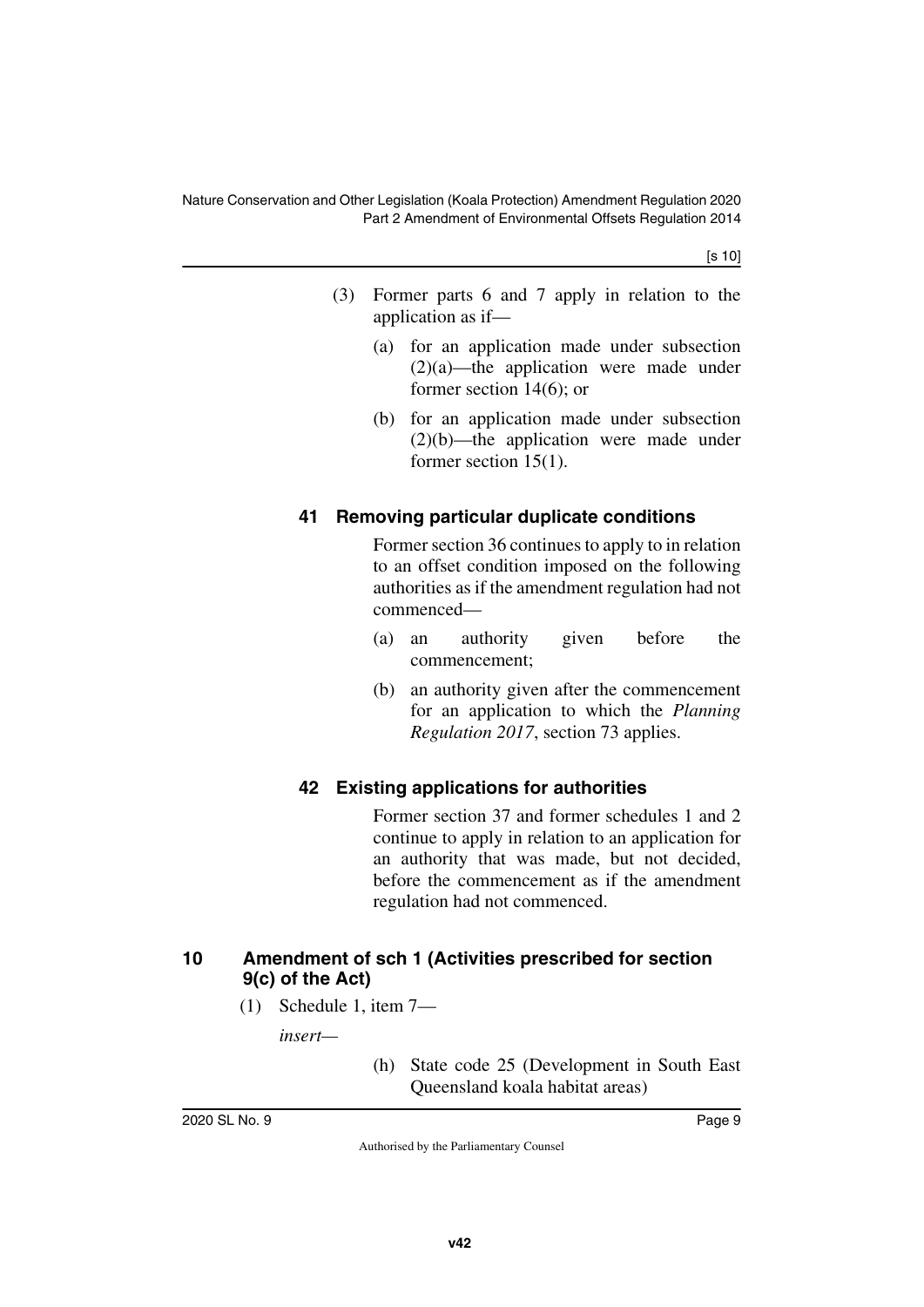#### [s 11]

(2) Schedule 1, item 8, from 'any of'—

*omit, insert—*

a local planning instrument

#### <span id="page-9-1"></span><span id="page-9-0"></span>**11 Amendment of sch 2 (Prescribed environmental matters—matters of State environmental significance)**

(1) Schedule 2, section  $6(3)$  and  $(4)$ —

*omit, insert—*

- (3) A koala habitat area is a matter of State environmental significance.
- (2) Schedule 2, section 6(6), definitions *koala habitat tree* and *non-juvenile koala habitat tree omit*.
- (3) Schedule 2, section  $6(6)$ —

*insert—*

*koala habitat area* see the *Nature Conservation (Koala) Conservation Plan 2017*, section 7B(1).

(4) Schedule 2, section  $6(5)$  and  $(6)$ —

<span id="page-9-3"></span>*renumber* as section 6(4) and (5).

#### <span id="page-9-2"></span>**12 Amendment of sch 3 (Dictionary)**

Schedule 3, definitions *koala habitat*, *non-juvenile koala habitat tree* and *repealed South East Queensland Koala Conservation State Planning Regulatory Provisions*—

*omit*.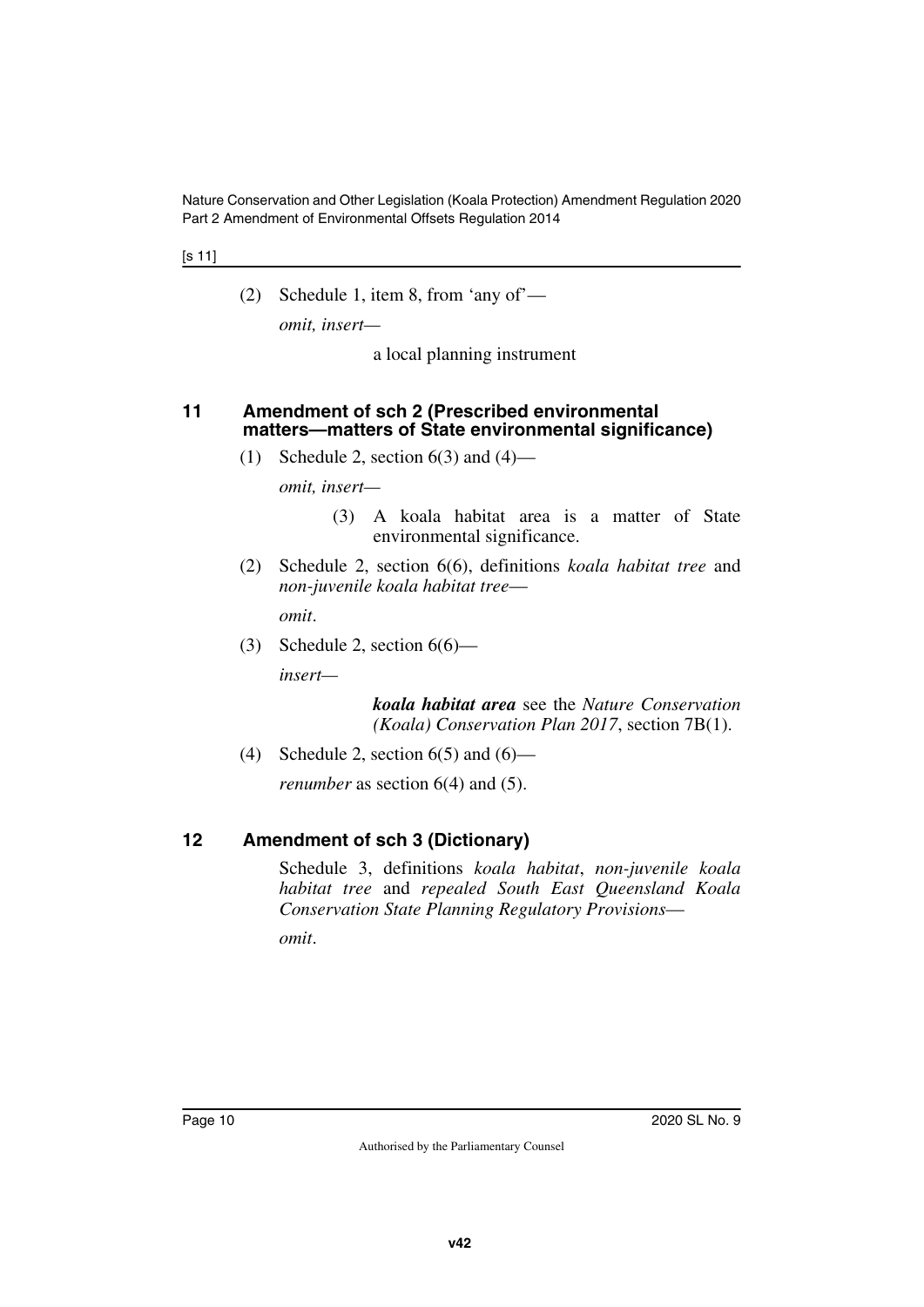[s 13]

# <span id="page-10-1"></span><span id="page-10-0"></span>**Part 3 Amendment of Nature Conservation (Koala) Conservation Plan 2017**

#### <span id="page-10-2"></span>**13 Plan amended**

<span id="page-10-3"></span>This part amends the *Nature Conservation (Koala) Conservation Plan 2017*.

#### <span id="page-10-5"></span><span id="page-10-4"></span>**14 Amendment of s 4 (Main purposes of plan and how they are to be achieved)**

 $(1)$  Section 4(2)—

*insert—*

(ba) enabling the chief executive to determine koala priority areas and koala habitat areas; and

(2) Section  $4(2)(ba)$  to  $(d)$ —

<span id="page-10-7"></span>*renumber* as section  $4(2)(c)$  to  $(e)$ .

#### <span id="page-10-6"></span>**15 Amendment of pt 2, hdg (Koala districts)**

Part 2, heading, 'districts'—

*omit, insert—*

**districts, koala priority areas and koala habitat areas**

#### <span id="page-10-8"></span>**16 Insertion of new pt 2, div 1, hdg**

<span id="page-10-9"></span>Before section 6—

*insert—*

## **Division 1 Koala districts**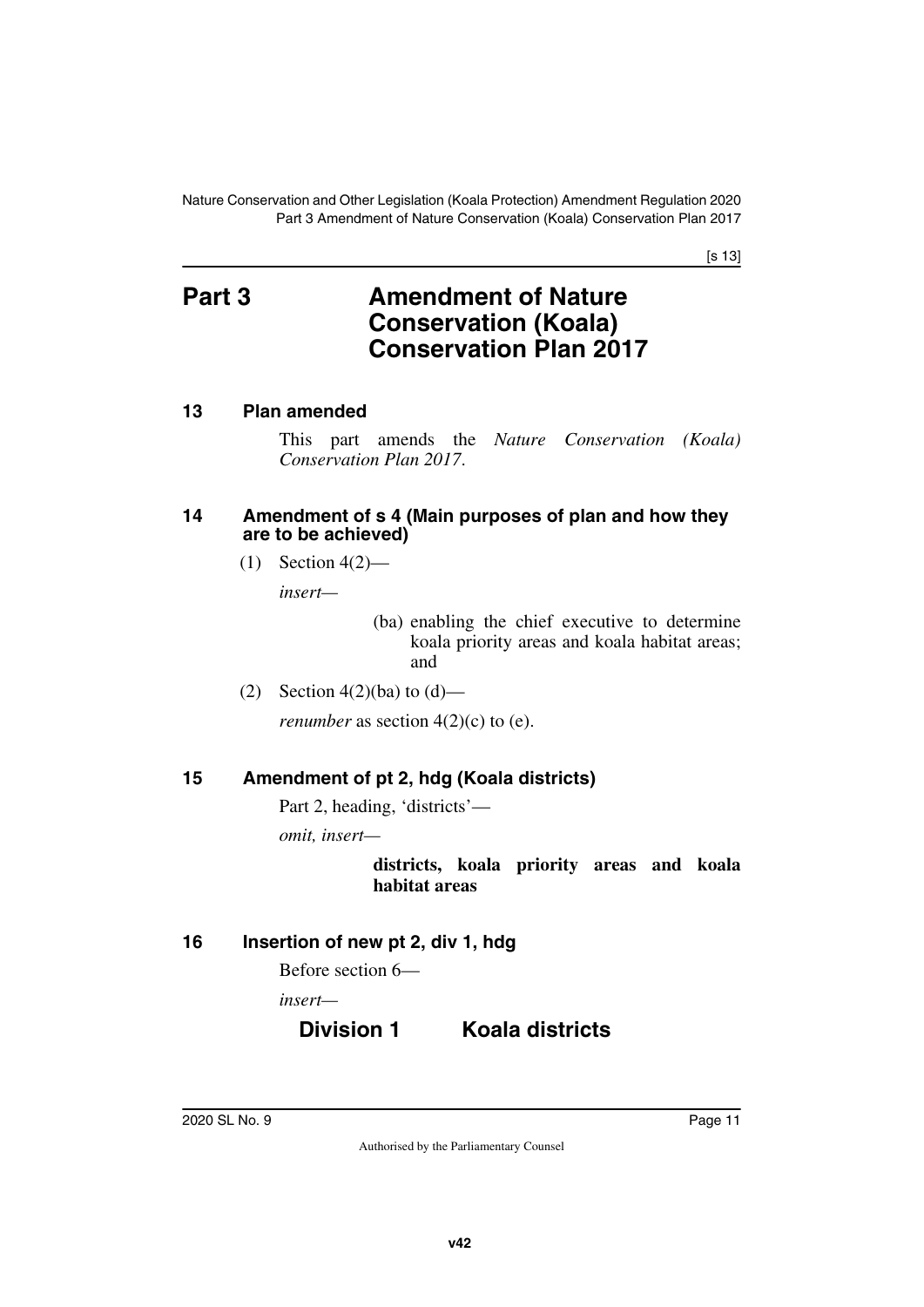[s 17]

#### <span id="page-11-1"></span><span id="page-11-0"></span>**17 Amendment of s 6 (Koala districts and koala habitat areas)**

- (1) Section 6, heading, 'and koala habitat areas' *omit*.
- $(2)$  Section  $6(2)$ —

*omit*.

(3) Section 6(3)—

<span id="page-11-3"></span>*renumber* as section 6(2).

### <span id="page-11-2"></span>**18 Insertion of new pt 2, div 2**

After section 7—

*insert—*

## <span id="page-11-5"></span><span id="page-11-4"></span>**Division 2 Koala priority areas and koala habitat areas**

## <span id="page-11-7"></span><span id="page-11-6"></span>**7A Koala priority areas**

- (1) The chief executive may determine that an area in a koala district is a *koala priority area*.
- (2) The main purpose of determining that an area is a koala priority area is to strategically focus long-term management and monitoring effort on areas that have the highest likelihood of achieving conservation outcomes for koalas.

*Note—*

See also the *Planning Regulation 2017* for provisions about development in a koala priority area.

(3) The chief executive may make a determination under subsection (1) in relation to an area if satisfied conservation efforts should be prioritised in the area to ensure the conservation of viable koala populations in the wild.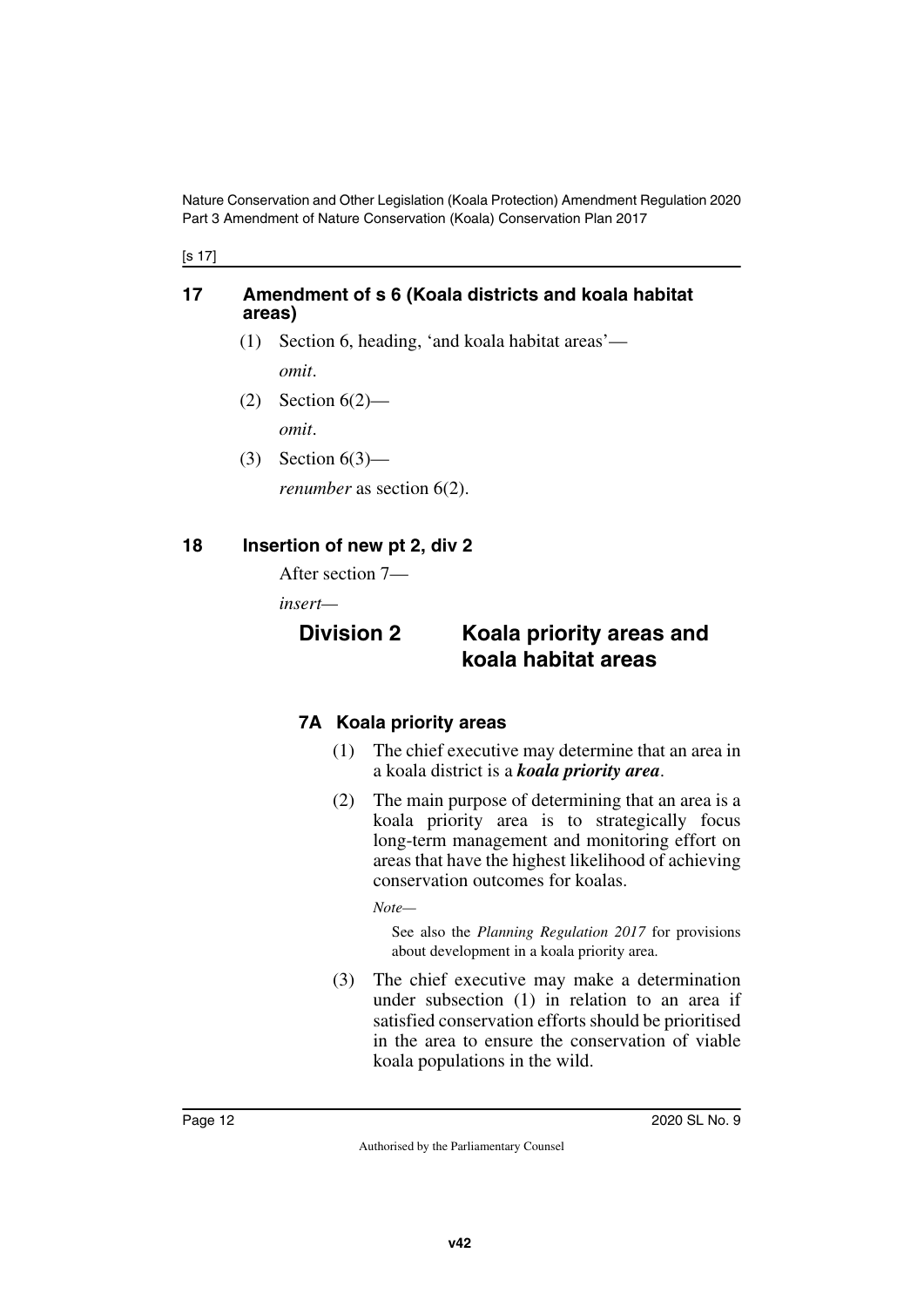[s 18]

(4) In considering whether to make the determination, the chief executive must have regard to information that is reasonably available to the chief executive in relation to the combination of biophysical measures and suitability of vegetation in the area.

#### <span id="page-12-1"></span><span id="page-12-0"></span>**7B Koala habitat areas**

- (1) The chief executive may determine that an area in a koala district is a *koala habitat area*.
- (2) The main purpose of determining that an area is a koala habitat area is to avoid impacts on koala habitat to ensure the long-term persistence of koala populations in the wild.

*Notes—*

- 1 For the imposition of an offset condition under the *Environmental Offsets Act 2014* in relation to an impact on a koala habitat area, see that Act and the *Environmental Offsets Regulation 2014*, schedule 2.
- 2 See also the *Planning Regulation 2017* for provisions about development in a koala habitat area.
- (3) The chief executive may make a determination under subsection (1) in relation to an area if satisfied—
	- (a) the area contains koala habitat; and
	- (b) the koala habitat is essential for the conservation of a viable koala population in the wild.
- (4) In considering whether to make the determination, the chief executive must have regard to information that is reasonably available to the chief executive in relation to the combination of biophysical measures and suitability of vegetation in the area.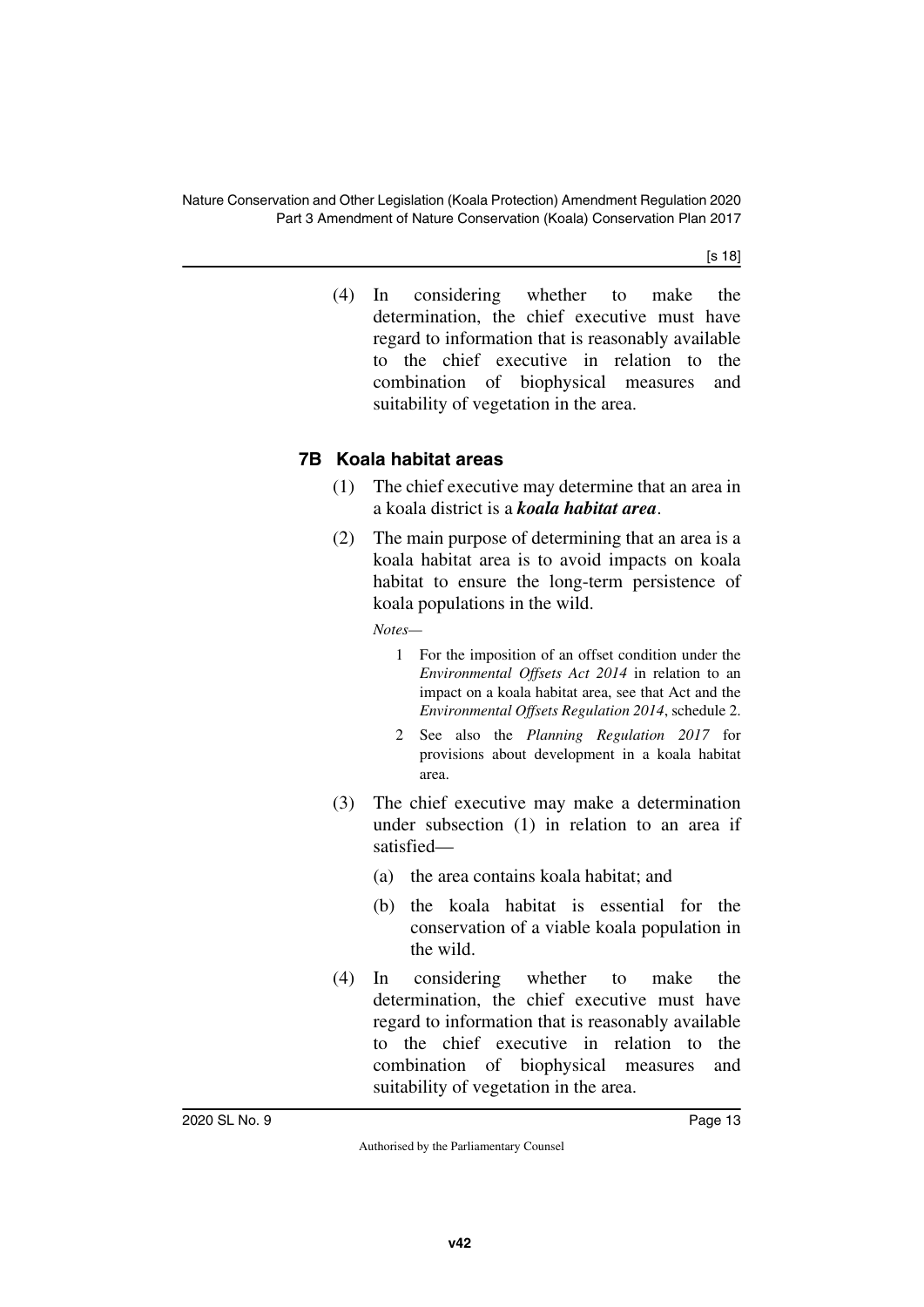[s 18]

#### <span id="page-13-1"></span><span id="page-13-0"></span>**7C Requests to make, amend or revoke determinations under s 7B**

- (1) An owner of land, or a person on the owner's behalf, may ask the chief executive—
	- (a) to make a determination under section 7B in relation to the land; or
	- (b) to amend or revoke a determination made under section 7B in relation to the land.
- (2) The request must—
	- (a) be in the approved form; and
	- (b) state the grounds on which the determination, amendment or revocation is sought.
- (3) After considering the request, the chief executive must—
	- (a) decide to approve, refuse or partly approve and partly refuse the request; and
	- (b) give the person who made the request notice of the decision.
- (4) To the extent the chief executive approves the request, the chief executive must—
	- (a) make, amend or revoke the determination under section 7B in accordance with the decision; and
	- (b) give the person who made the request a map of the land to which the request relates showing any part of the land that is a koala habitat area.
- (5) To the extent the chief executive refuses the request, the notice given under subsection (3)(b) must be an information notice for the decision.
- (6) In this section—

*owner*, of land, see the *Vegetation Management*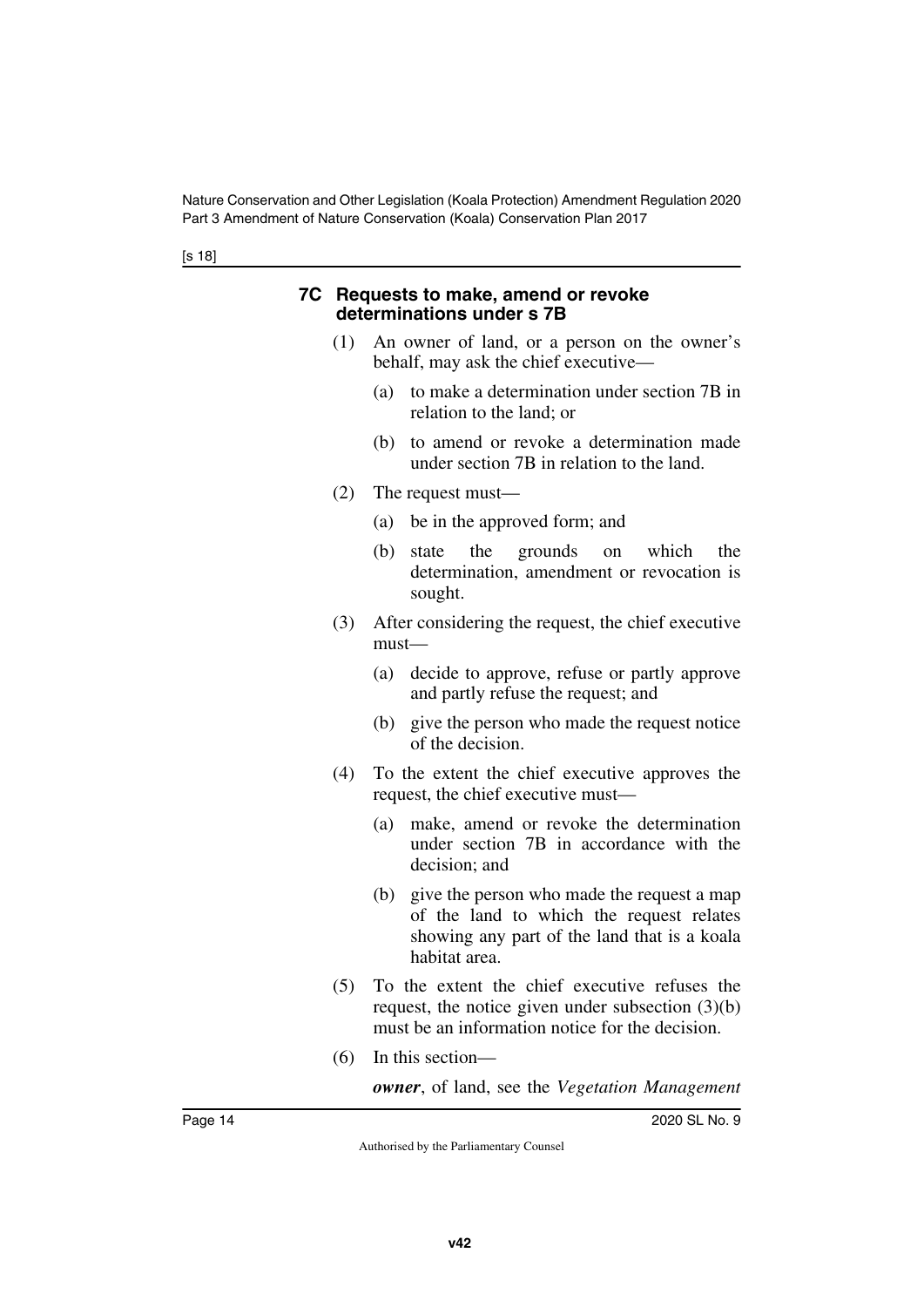[s 19]

*Act 1999*, schedule.

### <span id="page-14-0"></span>**19 Insertion of new pt 2, div 3, hdg**

<span id="page-14-1"></span>After section 7C, as inserted by this regulation—

*insert—*

## **Division 3 Koala Conservation Plan Map**

#### <span id="page-14-2"></span>**20 Replacement of s 8 (Koala Conservation Plan Map)**

<span id="page-14-3"></span>Section 8*—*

*omit, insert—*

#### <span id="page-14-5"></span><span id="page-14-4"></span>**8 Chief executive must prepare Koala Conservation Plan Map**

- (1) The chief executive must prepare a map (the *Koala Conservation Plan Map*) showing—
	- (a) each koala district; and
	- (b) each koala priority area; and
	- (c) each koala habitat area.
- (2) The Koala Conservation Plan Map may consist of a series of maps, including, for example, a separate map for different parts of the State.
- (3) If the chief executive makes, amends or revokes a determination under section 7A or 7B, whether or not on request under section 7C, the chief executive must amend the Koala Conservation Plan Map accordingly.

#### <span id="page-14-7"></span><span id="page-14-6"></span>**21 Amendment of s 11 (Koala spotter needed for clearing in koala habitat area)**

Section 11(4), definition *koala spotter—*

*omit, insert—*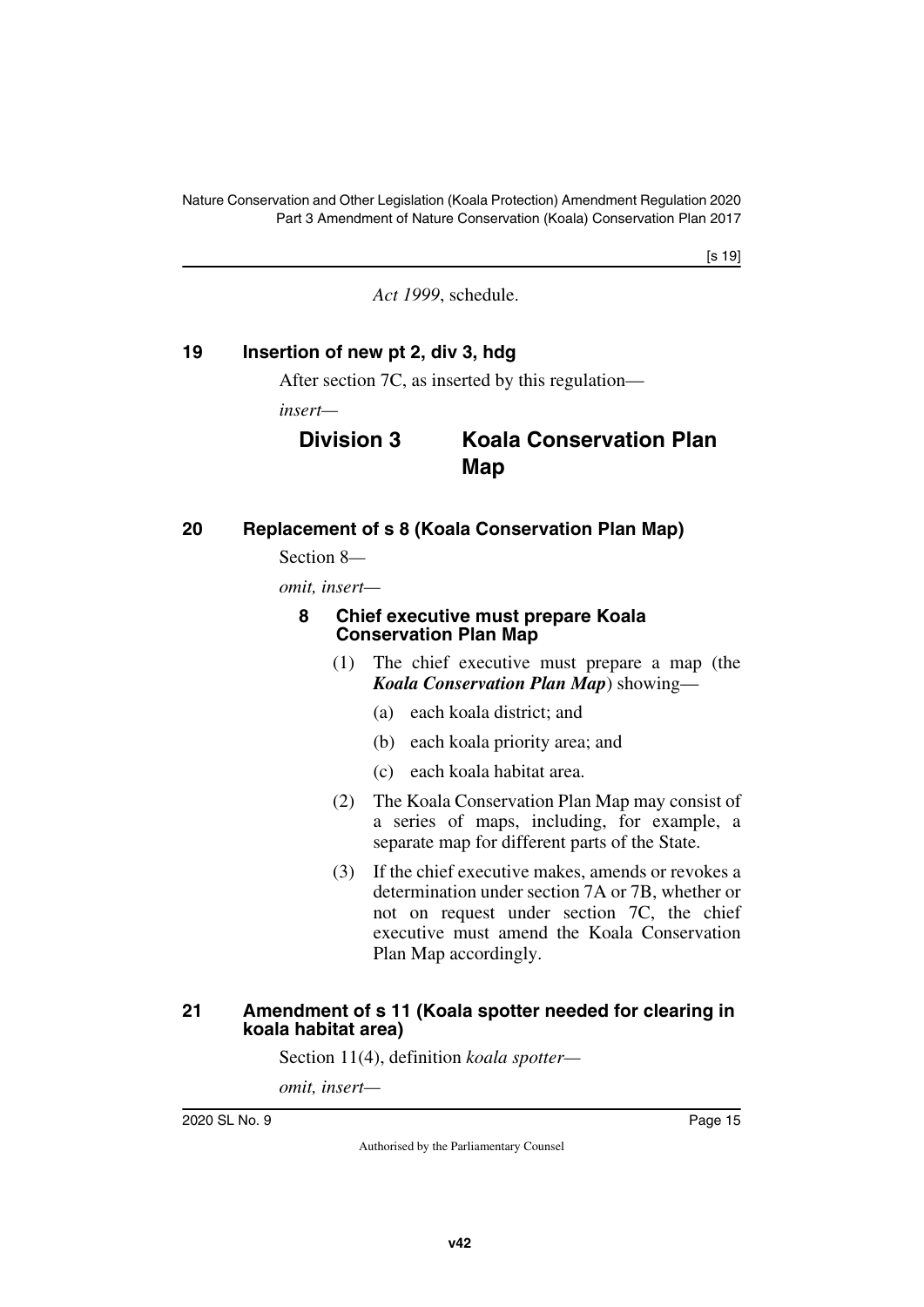[s 22]

*koala spotter* means a person who has qualifications and experience, or demonstrated skills and knowledge, in—

- (a) locating koalas in koala habitats; or
- (b) conducting arboreal fauna surveys.

#### <span id="page-15-0"></span>**22 Amendment of s 13 (General restriction on grant)**

<span id="page-15-1"></span>Section  $13(g)$  *omit*.

#### <span id="page-15-2"></span>**23 Insertion of new pt 5, div 1, hdg**

<span id="page-15-3"></span>Before section 17—

*insert—*

## **Division 1 Transitional provisions for SL No. 152 of 2017**

#### <span id="page-15-4"></span>**24 Insertion of new s 19**

<span id="page-15-5"></span>After section 18—

*insert—*

#### <span id="page-15-7"></span><span id="page-15-6"></span>**19 Effect of division**

This division stops having effect on 7 February 2020.

#### <span id="page-15-8"></span>**25 Insertion of new pt 5, div 2**

<span id="page-15-9"></span>After section 19 as inserted by this regulation—

*insert—*

## <span id="page-15-11"></span><span id="page-15-10"></span>**Division 2 Transitional provisions for Nature Conservation and Other Legislation (Koala**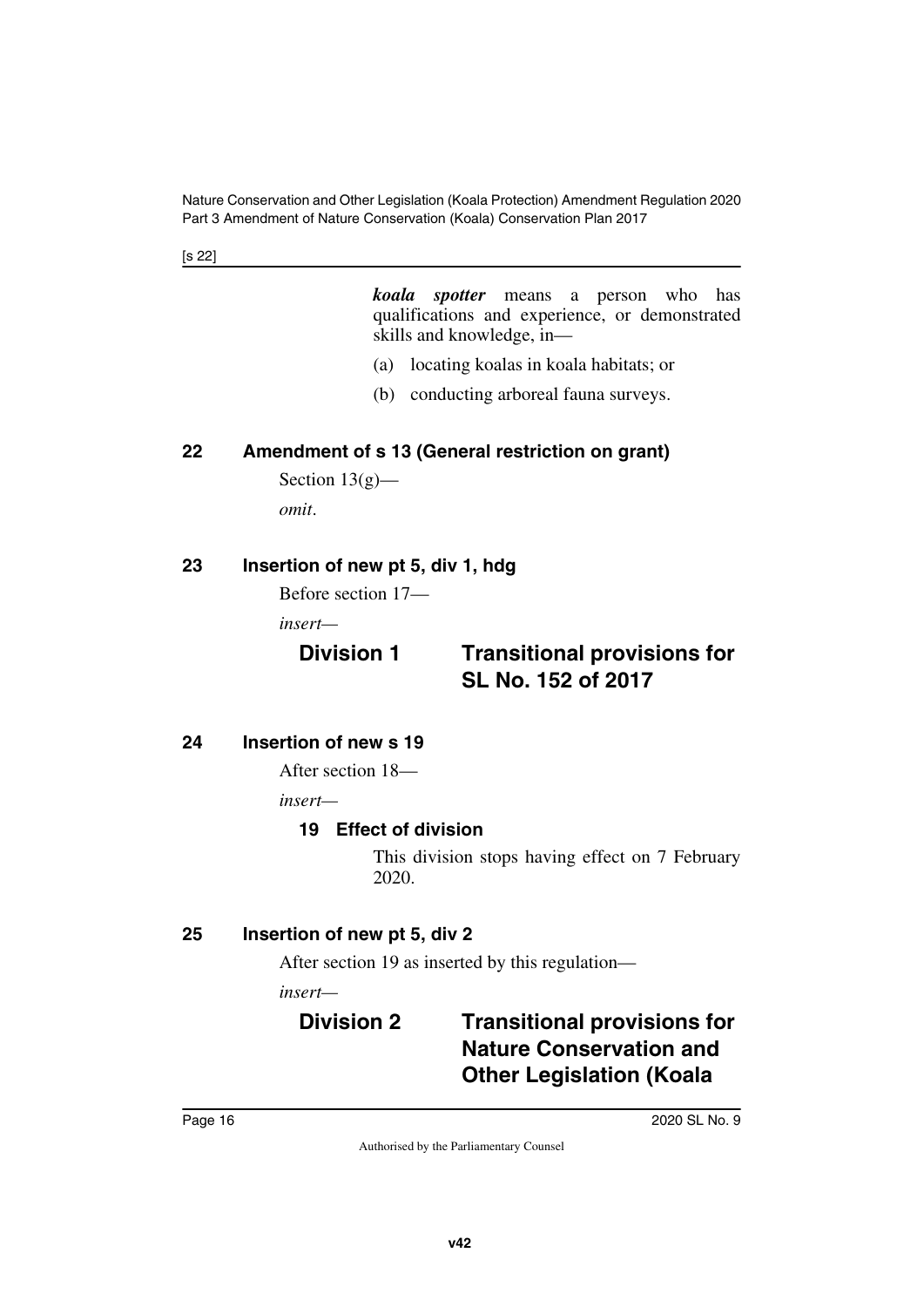[s 26]

## **Protection) Amendment Regulation 2020**

#### <span id="page-16-1"></span><span id="page-16-0"></span>**20 Koala Conservation Plan Map**

On the commencement, the map called 'Koala Conservation Plan Map', made by the chief executive on 17 January 2020 and published on the department's website, is taken to be the Koala Conservation Plan Map.

#### <span id="page-16-3"></span><span id="page-16-2"></span>**21 Koala priority areas and koala habitat areas**

On the commencement—

- (a) the chief executive is taken to have determined, under section 7A, that an area in a koala district shown on the Koala Conservation Plan Map as a koala priority area is a koala priority area; and
- (b) the chief executive is taken to have determined, under section 7B, that an area in a koala district shown on the Koala Conservation Plan Map as a koala habitat area is a koala habitat area.

#### <span id="page-16-4"></span>**26 Amendment of sch 1 (Koala districts)**

<span id="page-16-5"></span>(1) Schedule 1, section 1*—*

*omit, insert—*

#### **1 Koala district A**

Koala district A is the SEQ region under the *Planning Regulation 2017*.

*Note—*

See also the *Planning Regulation 2017*, section 4 and schedule 1.

(2) Schedule 1, section 3, 'Dalby,'*—*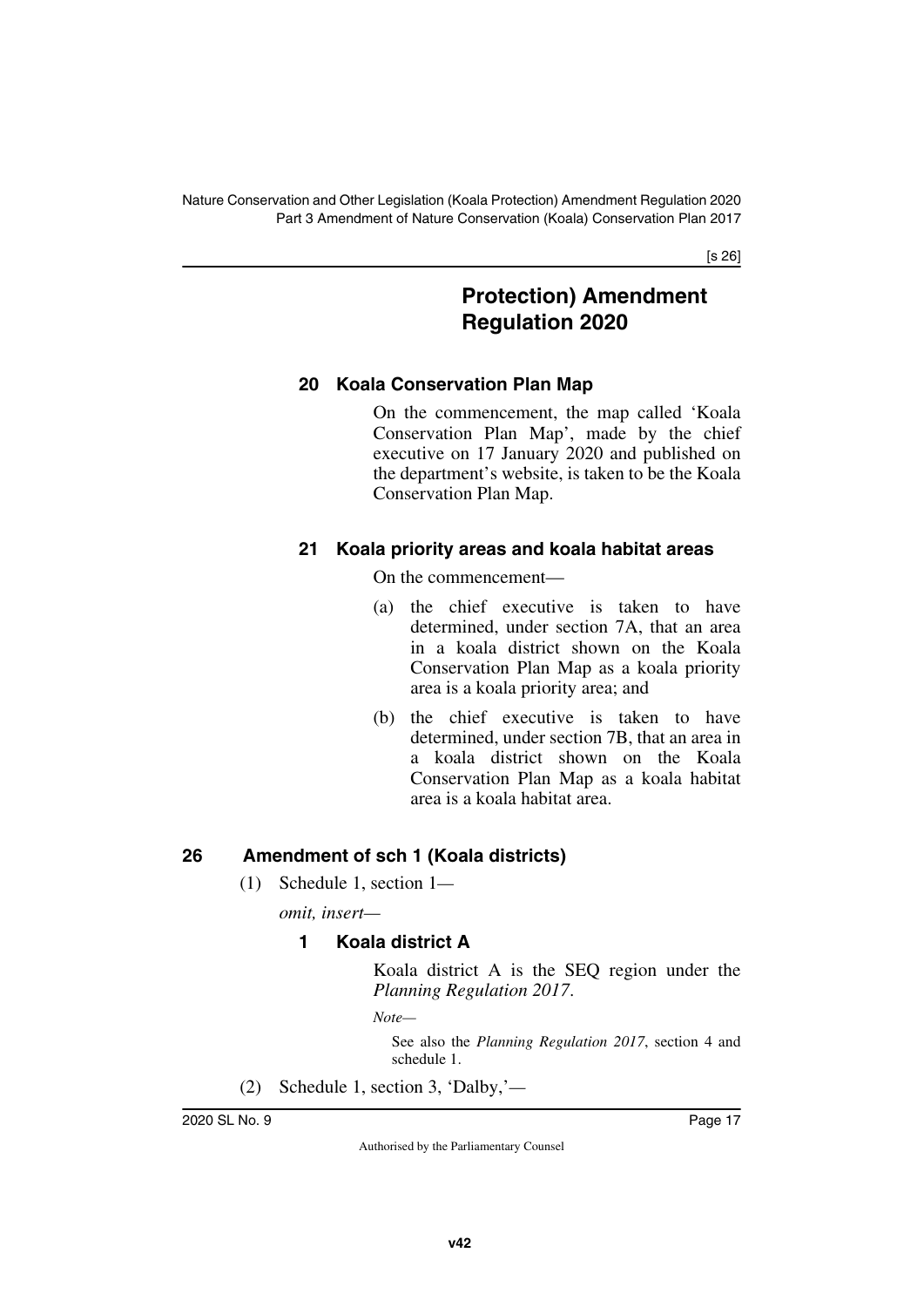[s 27]

*omit*.

(3) Schedule 1, section 3, after 'Mackay,' *insert—*

Maranoa,

- (4) Schedule 1, section 3, 'Roma,' *omit*.
- (5) Schedule 1, section 3, 'Woorabinda, Whitsunday' *omit, insert—*

Western Downs, Whitsunday, Woorabinda

#### <span id="page-17-0"></span>**27 Amendment of sch 2 (Dictionary)**

<span id="page-17-1"></span>(1) Schedule 2, definitions *koala habitat*, *koala habitat area* and *koala habitat tree*—

*omit*.

(2) Schedule 2*—*

*insert—*

*koala habitat* means—

- (a) an area of vegetation in which koalas live and that includes a koala habitat tree; or
- (b) an area of vegetation that consists primarily of koala habitat trees and which is reasonably suitable for sustaining koalas; or
- (c) a partially or completely cleared area used by koalas to cross from an area mentioned in paragraph (a) or (b) to another area mentioned in paragraph (a) or (b).

*koala habitat area* see section 7B(1).

*koala habitat tree* means—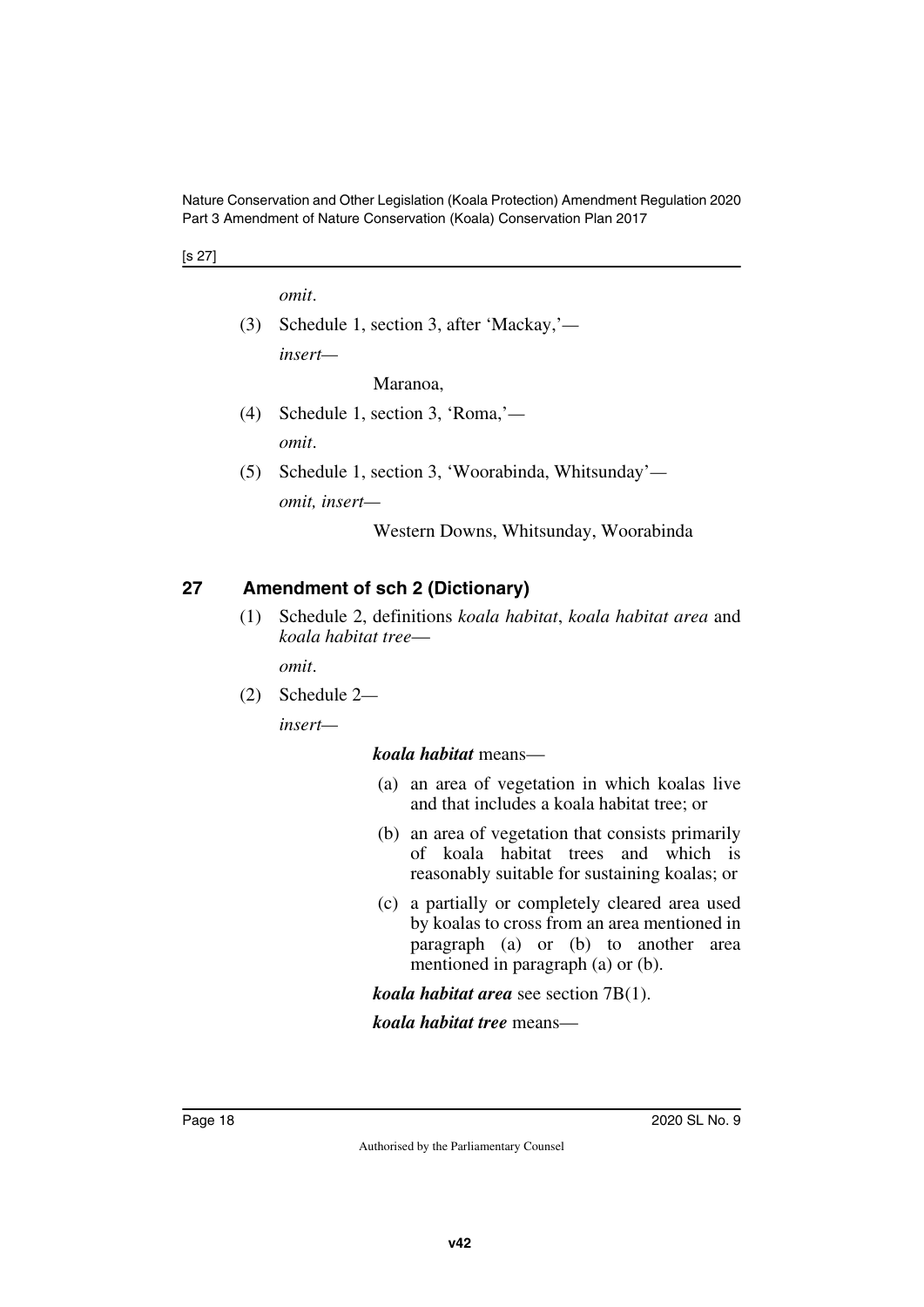[s 28]

- (a) a tree of the *Corymbia*, *Melaleuca*, *Lophostemon* or *Eucalyptus* genera that is edible by koalas; or
- (b) a tree of a type typically used by koalas for shelter, including, for example, a tree of the *Angophora* genus.

<span id="page-18-1"></span>*koala priority area* see section 7A(1).

## <span id="page-18-0"></span>**Part 4 Amendment of Planning Regulation 2017**

#### <span id="page-18-2"></span>**28 Regulation amended**

<span id="page-18-3"></span>This part amends the *Planning Regulation 2017*.

## <span id="page-18-4"></span>**29 Insertion of new pt 10**

<span id="page-18-5"></span>After section 72—

*insert—*

<span id="page-18-7"></span><span id="page-18-6"></span>**Part 10 Transitional provision for Nature Conservation and Other Legislation (Koala Protection) Amendment Regulation 2020**

## <span id="page-18-9"></span><span id="page-18-8"></span>**73 Existing development applications**

This regulation, as in force from time to time before the commencement, continues to apply in relation to an application that was properly made, but not decided, before the commencement.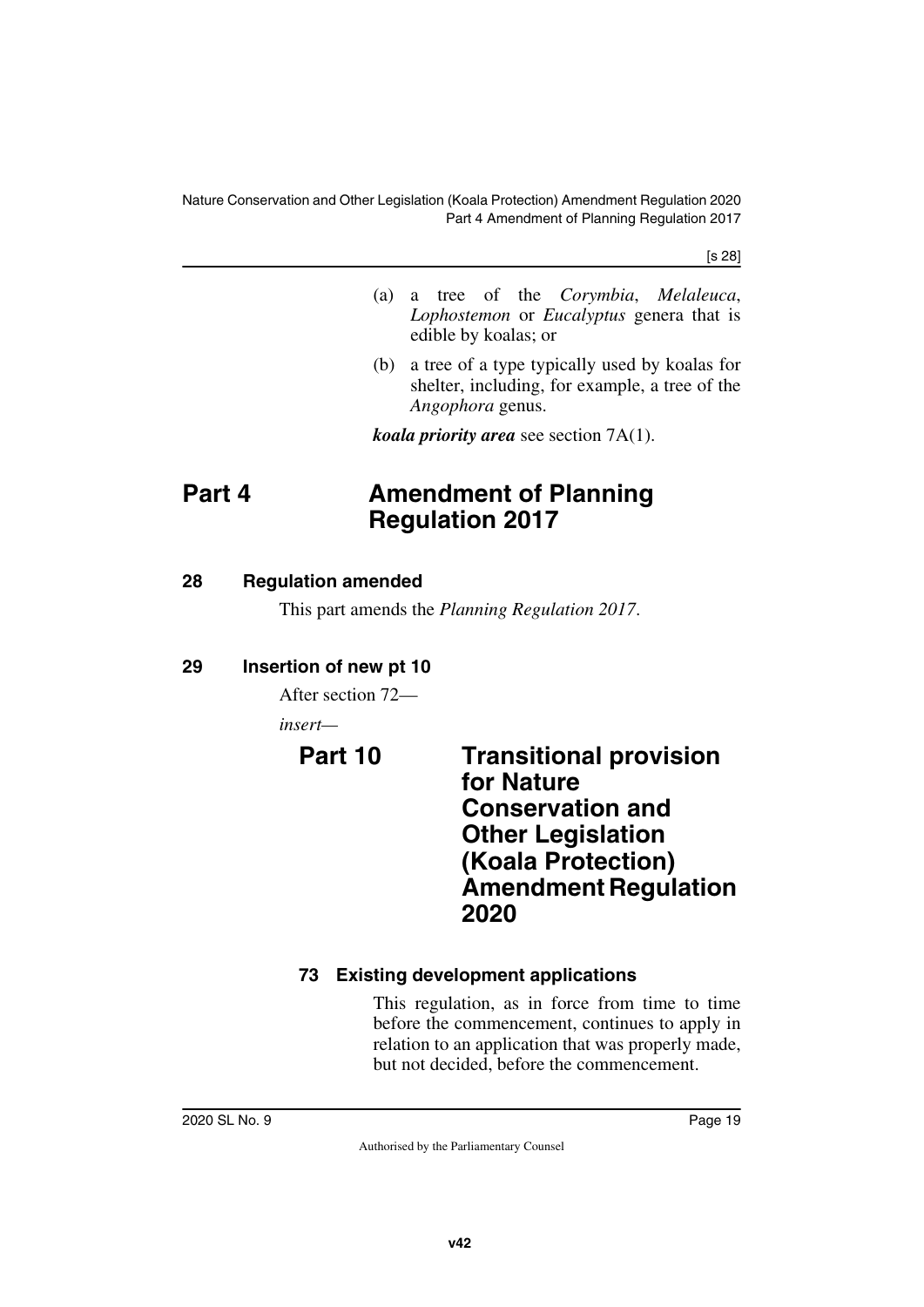[s 30]

#### <span id="page-19-1"></span><span id="page-19-0"></span>**30 Amendment of sch 8 (Assessment manager for development applications)**

Schedule 8, table 4, item 3, column 1—

*insert—*

- (o) development—
	- (i) on a lot that is completely or partly in the SEQ region; and
	- (ii) that involves interfering with koala habitat in a koala habitat area

#### <span id="page-19-2"></span>**31 Replacement of sch 10, pt 10 (Koala habitat area)**

<span id="page-19-3"></span>Schedule 10, part 10—

<span id="page-19-4"></span>*omit, insert—*

<span id="page-19-5"></span>

## **Part 10 Koala habitat in SEQ region**

<span id="page-19-6"></span>**Division 1 Preliminary**

<span id="page-19-9"></span><span id="page-19-8"></span>**16 Application of part**

<span id="page-19-11"></span><span id="page-19-7"></span>This part applies in relation to development on a lot that is completely or partly in the SEQ region.

## <span id="page-19-10"></span>**Division 2 Prohibited development**

#### <span id="page-19-13"></span><span id="page-19-12"></span>**16A Prohibited development—development interfering with koala habitat in koala priority area and koala habitat area**

(1) Development is prohibited development to the extent the development involves interfering with koala habitat in an area that is both—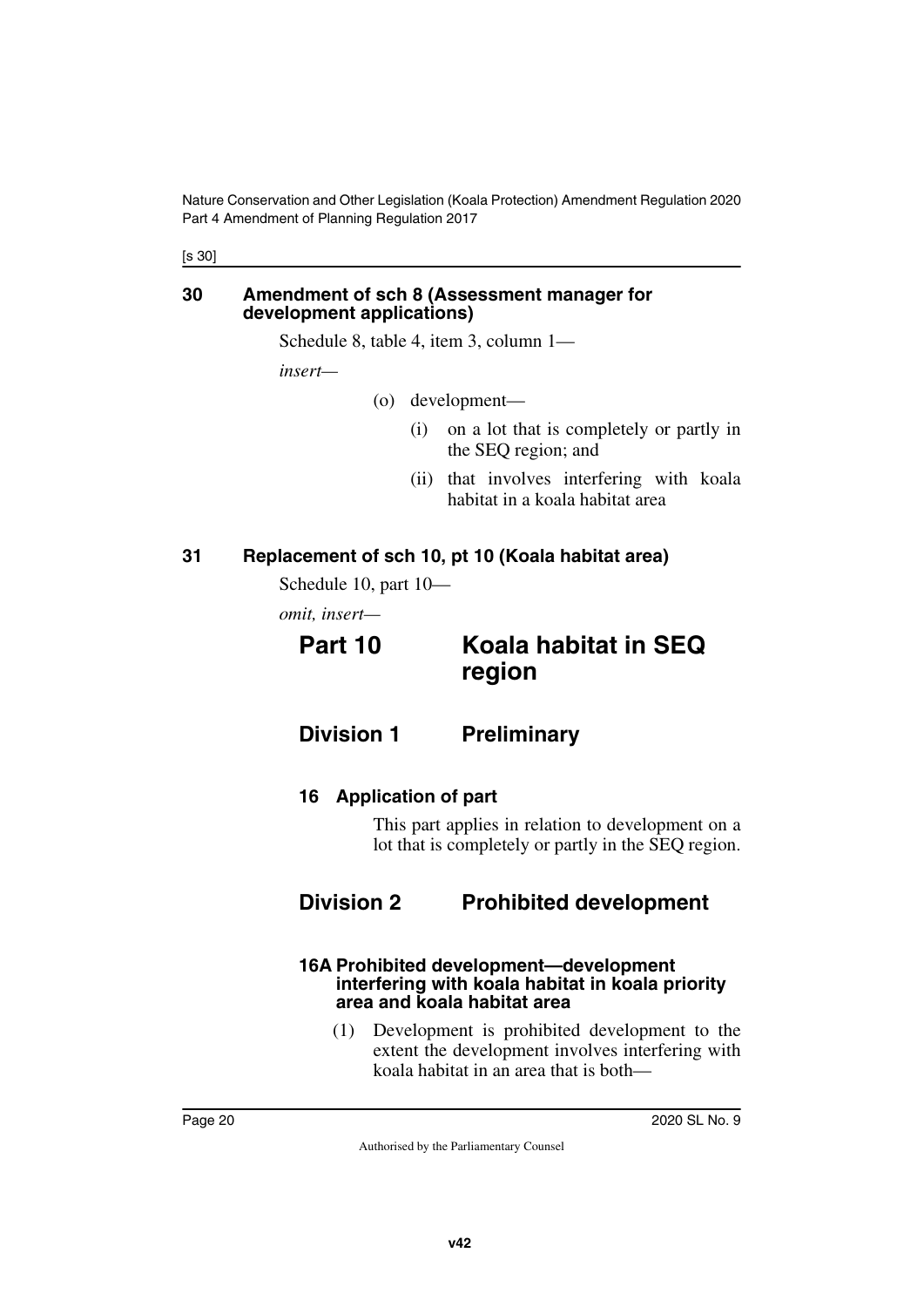[s 31]

- (a) a koala priority area; and
- (b) a koala habitat area.
- (2) However, subsection (1) does not apply to the extent the development—
	- (a) is exempted development; or
	- (b) is assessable development under section 16C; or
	- (c) is in an identified koala broad-hectare area and is—
		- (i) accepted development, or assessable development, under a local categorising instrument, other than development that is for an extractive industry and is not assessable development under section 16C; or
		- (ii) reconfiguring a lot that is assessable development under part 14, division 1, section 21; or
	- (d) is carried out under a development permit given for an application that was properly made before 7 February 2020; or
	- (e) is consistent with a development approval—
		- (i) in effect for the premises on which the development is carried out; and
		- (ii) given for an application that was properly made before 7 February 2020.

## <span id="page-20-1"></span><span id="page-20-0"></span>**Division 3 Development interfering with koala habitat in koala habitat areas outside koala priority areas**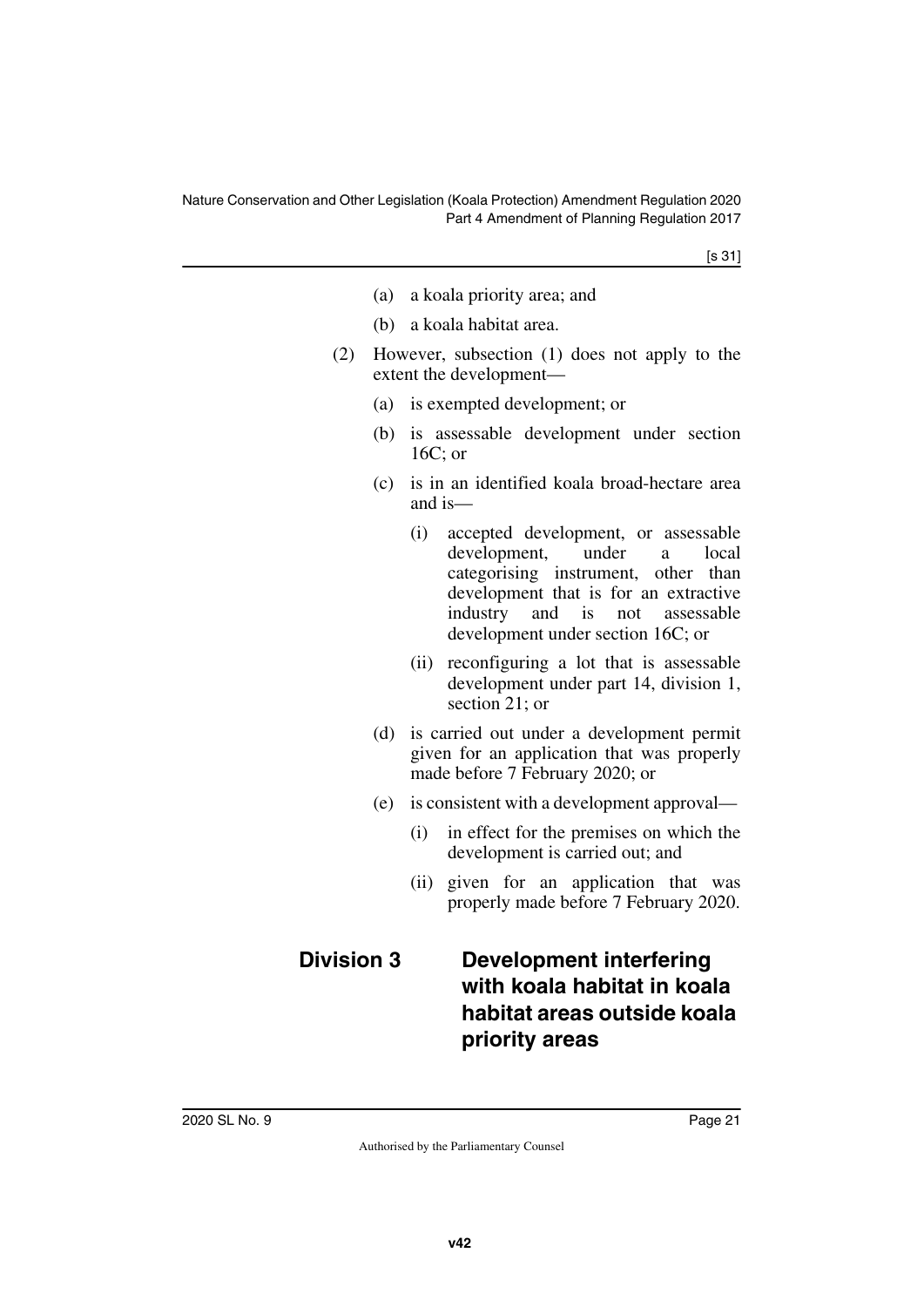[s 31]

## <span id="page-21-1"></span><span id="page-21-0"></span>**Subdivision 1 Assessable development**

#### <span id="page-21-3"></span><span id="page-21-2"></span>**16B Assessable development—development interfering with koala habitat in koala habitat areas outside koala priority areas**

- (1) Development is assessable development to the extent the development involves interfering with koala habitat in an area that—
	- (a) is a koala habitat area; but
	- (b) is not a koala priority area.
- (2) However, subsection (1) does not apply to the extent the development—
	- (a) is exempted development; or
	- (b) is assessable development under section 16C; or
	- (c) is in an identified koala broad-hectare area and is—
		- (i) accepted development, or assessable development, under a local categorising instrument, other than development that is for an extractive industry and is not assessable development under section 16C; or
		- (ii) reconfiguring a lot that is assessable development under part 14, division 1, section 21; or
	- (d) is carried out under a development permit given for an application that was properly made before 7 February 2020; or
	- (e) is consistent with a development approval—
		- (i) in effect for the premises on which the development is carried out; and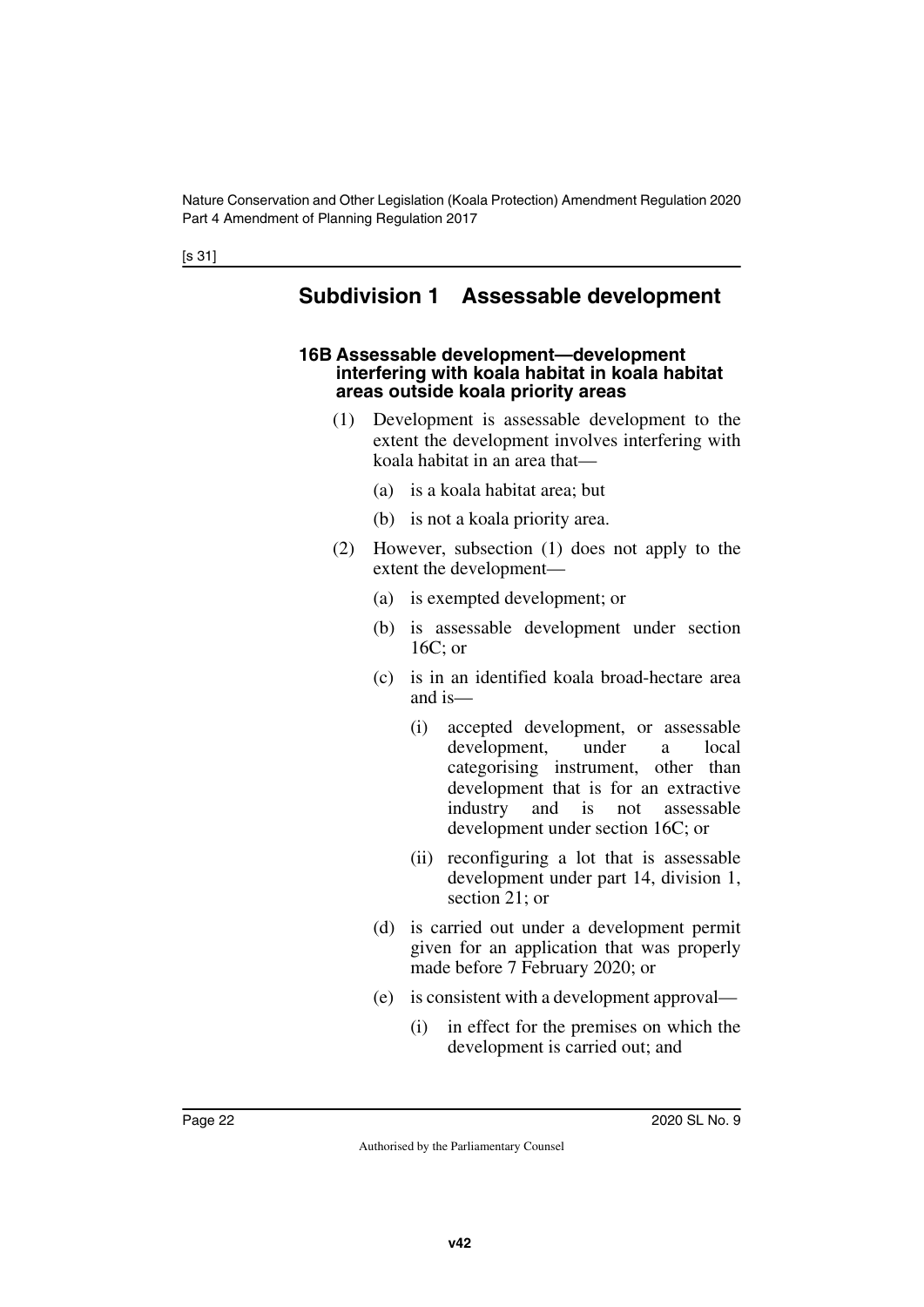[s 31]

<span id="page-22-1"></span>(ii) given for an application that was properly made before 7 February 2020.

## <span id="page-22-0"></span>**Subdivision 2 Assessment by assessment manager**

|                             | Table 1-Assessable development under s 16B                                              |                                                                                                                   |  |  |
|-----------------------------|-----------------------------------------------------------------------------------------|-------------------------------------------------------------------------------------------------------------------|--|--|
|                             | Column <sub>1</sub>                                                                     | Column <sub>2</sub>                                                                                               |  |  |
| 1                           | Category of assessment                                                                  | Code assessment, if the chief<br>executive is the prescribed<br>assessment manager                                |  |  |
| $\mathcal{D}_{\mathcal{L}}$ | Assessment benchmarks                                                                   | If the chief executive is the<br>prescribed assessment manager—<br>the State development assessment<br>provisions |  |  |
| $\mathcal{L}$               | Matters code assessment must<br>have regard to                                          |                                                                                                                   |  |  |
| 4                           | Matters impact assessment must<br>have regard to                                        |                                                                                                                   |  |  |
| 5                           | Fee for development application,<br>if the chief executive is the<br>assessment manager | \$3,313.00                                                                                                        |  |  |

## <span id="page-22-3"></span><span id="page-22-2"></span>**Subdivision 3 Referral agency's assessment**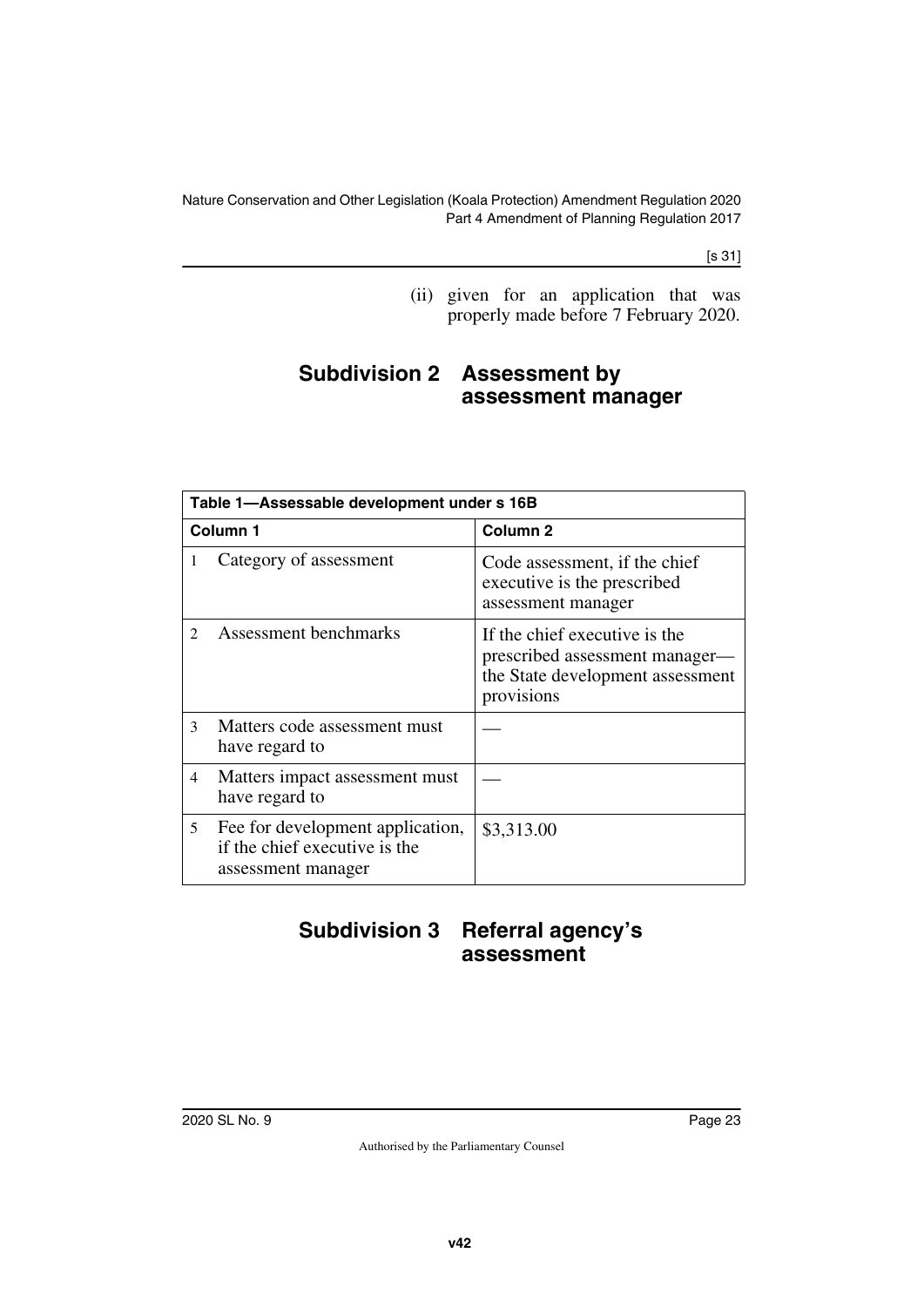[s 31]

|                | Table 1-Assessable development under s 16B                  |                                                                                                                                                                          |  |  |
|----------------|-------------------------------------------------------------|--------------------------------------------------------------------------------------------------------------------------------------------------------------------------|--|--|
|                | Column 1                                                    | Column <sub>2</sub>                                                                                                                                                      |  |  |
| 1              | Development application<br>requiring referral               | Development application for<br>assessable development under<br>section 16B, unless the chief<br>executive is the prescribed<br>assessment manager for the<br>application |  |  |
| 2              | Referral agency                                             | The chief executive                                                                                                                                                      |  |  |
| 3              | Limitations on referral agency's<br>powers                  |                                                                                                                                                                          |  |  |
| $\overline{4}$ | Matters referral agency's<br>assessment must be against     | The State development assessment<br>provisions                                                                                                                           |  |  |
| 5              | Matters referral agency's<br>assessment must have regard to |                                                                                                                                                                          |  |  |
| 6              | Matters referral agency's<br>assessment may be against      |                                                                                                                                                                          |  |  |
| 7              | Matters referral agency's<br>assessment may have regard to  |                                                                                                                                                                          |  |  |
| 8              | Fee for referral                                            | The fee that would be payable to<br>the chief executive if the chief<br>executive were the assessment<br>manager                                                         |  |  |

## <span id="page-23-1"></span><span id="page-23-0"></span>**Division 4 Key resource areas**

## <span id="page-23-3"></span><span id="page-23-2"></span>**Subdivision 1 Assessable development**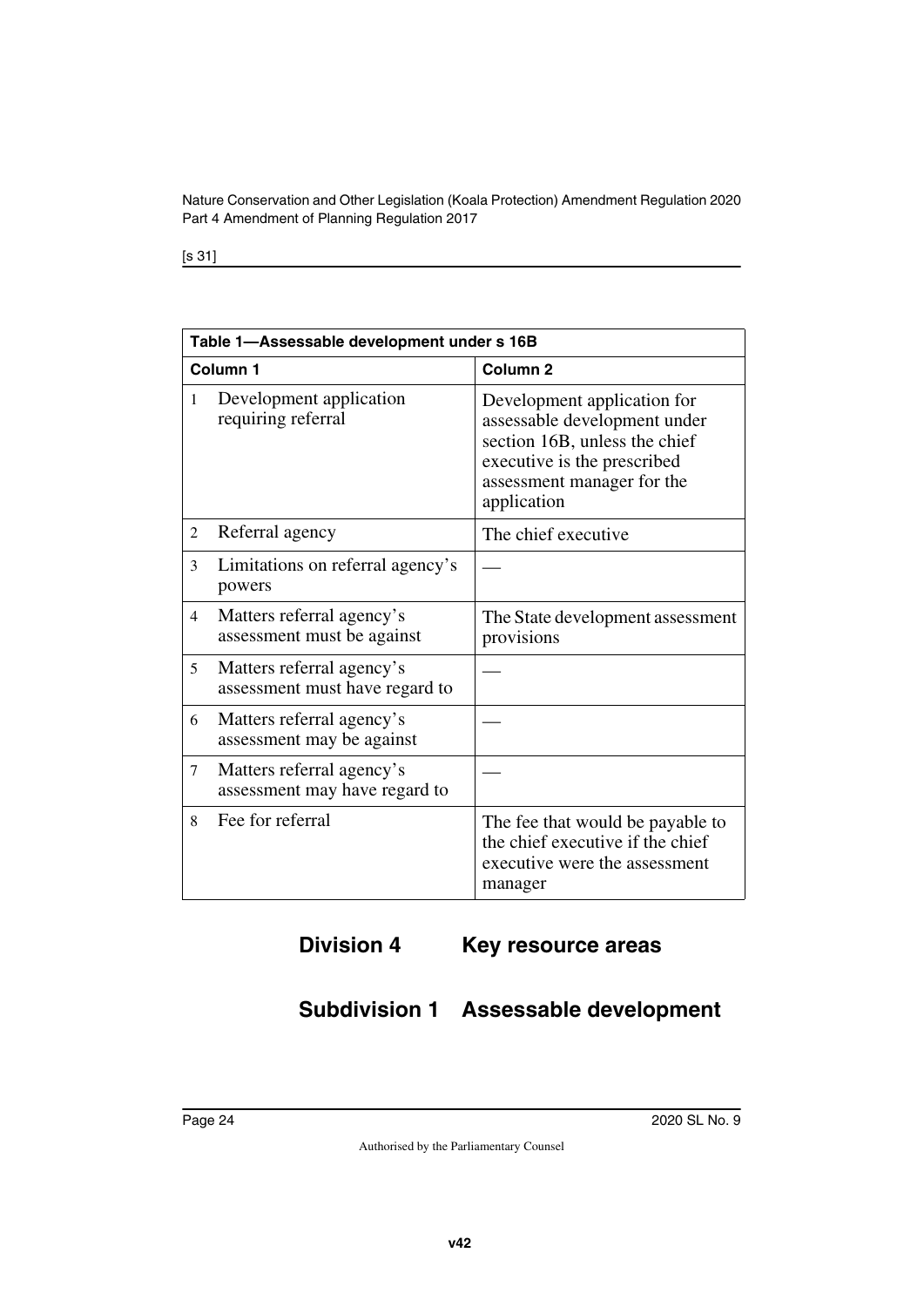[s 31]

#### <span id="page-24-1"></span><span id="page-24-0"></span>**16C Assessable development—development for extractive industries in key resource areas**

- (1) Development that involves interfering with koala habitat in a koala habitat area is assessable development to the extent the development is carried out in a key resource area and is for an extractive industry.
- (2) However, subsection (1) does not apply to the extent the development—
	- (a) is exempted development; or
	- (b) is carried out under a development permit given for an application that was properly made before 7 February 2020; or
	- (c) is consistent with a development approval—
		- (i) in effect for the premises on which the development is carried out; and
		- (ii) given for an application that was properly made before 7 February 2020.

## <span id="page-24-3"></span><span id="page-24-2"></span>**Subdivision 2 Assessment by assessment manager**

| Table 1-Assessable development under s 16C |                                                                                                                   |  |
|--------------------------------------------|-------------------------------------------------------------------------------------------------------------------|--|
| Column 1                                   | Column <sub>2</sub>                                                                                               |  |
| Category of assessment                     | Code assessment, if the chief<br>executive is the prescribed<br>assessment manager                                |  |
| Assessment benchmarks                      | If the chief executive is the<br>prescribed assessment manager-<br>the State development assessment<br>provisions |  |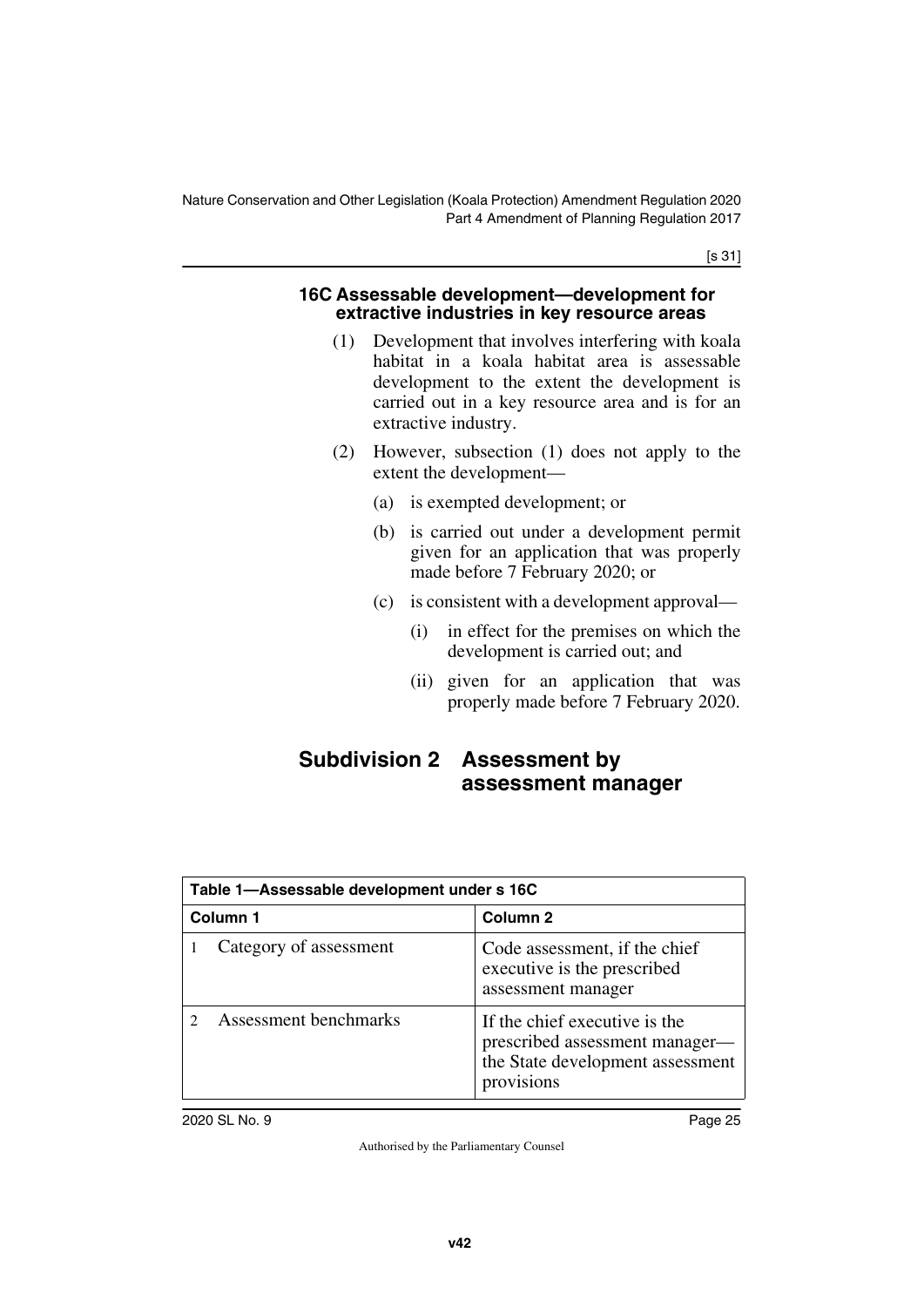[s 31]

|   | Table 1-Assessable development under s 16C                                              |                     |  |  |
|---|-----------------------------------------------------------------------------------------|---------------------|--|--|
|   | Column <sub>1</sub>                                                                     | Column <sub>2</sub> |  |  |
| 3 | Matters code assessment must<br>have regard to                                          |                     |  |  |
| 4 | Matters impact assessment must<br>have regard to                                        |                     |  |  |
| 5 | Fee for development application,<br>if the chief executive is the<br>assessment manager | \$3,313.00          |  |  |

## <span id="page-25-1"></span><span id="page-25-0"></span>**Subdivision 3 Referral agency's assessment**

|   | Table 1-Assessable development under s 16C                  |                                                                                                                                                                          |  |  |
|---|-------------------------------------------------------------|--------------------------------------------------------------------------------------------------------------------------------------------------------------------------|--|--|
|   | Column <sub>1</sub>                                         | Column <sub>2</sub>                                                                                                                                                      |  |  |
| 1 | Development application<br>requiring referral               | Development application for<br>assessable development under<br>section 16C, unless the chief<br>executive is the prescribed<br>assessment manager for the<br>application |  |  |
| 2 | Referral agency                                             | The chief executive                                                                                                                                                      |  |  |
| 3 | Limitations on referral agency's<br>powers                  |                                                                                                                                                                          |  |  |
| 4 | Matters referral agency's<br>assessment must be against     | The State development assessment<br>provisions                                                                                                                           |  |  |
| 5 | Matters referral agency's<br>assessment must have regard to |                                                                                                                                                                          |  |  |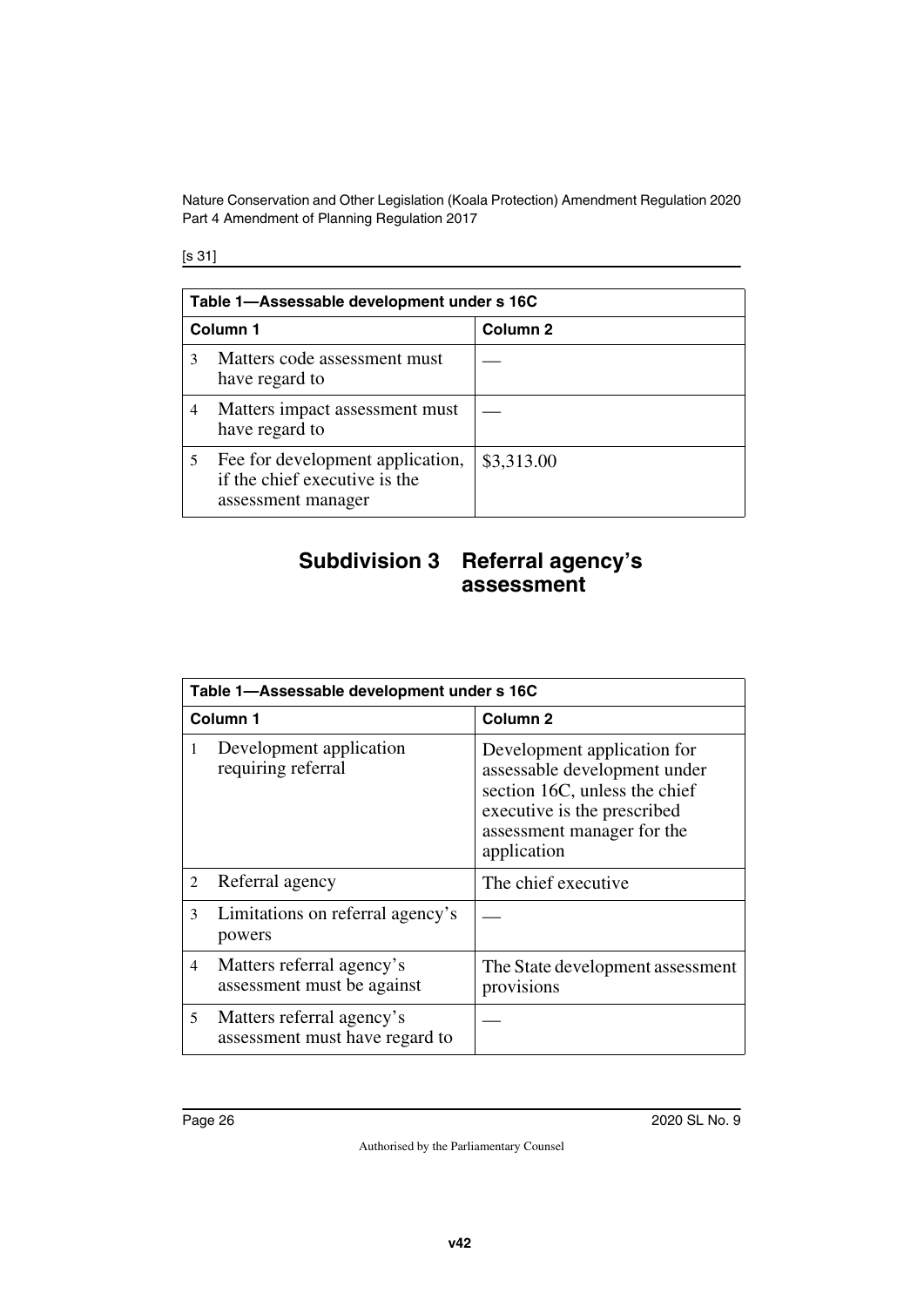[s 31]

|   | Table 1-Assessable development under s 16C                 |                                                                                                                  |  |
|---|------------------------------------------------------------|------------------------------------------------------------------------------------------------------------------|--|
|   | Column <sub>1</sub>                                        | Column <sub>2</sub>                                                                                              |  |
| 6 | Matters referral agency's<br>assessment may be against     |                                                                                                                  |  |
| 7 | Matters referral agency's<br>assessment may have regard to |                                                                                                                  |  |
| 8 | Fee for referral                                           | The fee that would be payable to<br>the chief executive if the chief<br>executive were the assessment<br>manager |  |

## <span id="page-26-1"></span><span id="page-26-0"></span>**Division 5 Development on premises in koala priority areas not interfering with koala habitat—assessment by assessment manager**

| Table 1-Development on premises in koala priority areas not interfering<br>with koala habitat |                                                                                                                                                    |  |
|-----------------------------------------------------------------------------------------------|----------------------------------------------------------------------------------------------------------------------------------------------------|--|
| Column <sub>1</sub>                                                                           | Column <sub>2</sub>                                                                                                                                |  |
| Category of assessment                                                                        | The category of assessment stated<br>for the development in a local<br>categorising instrument                                                     |  |
| Assessment benchmarks                                                                         | For a development application in<br>relation to which schedule 11, part<br>2 applies—the assessment<br>benchmarks stated in schedule 11,<br>part 2 |  |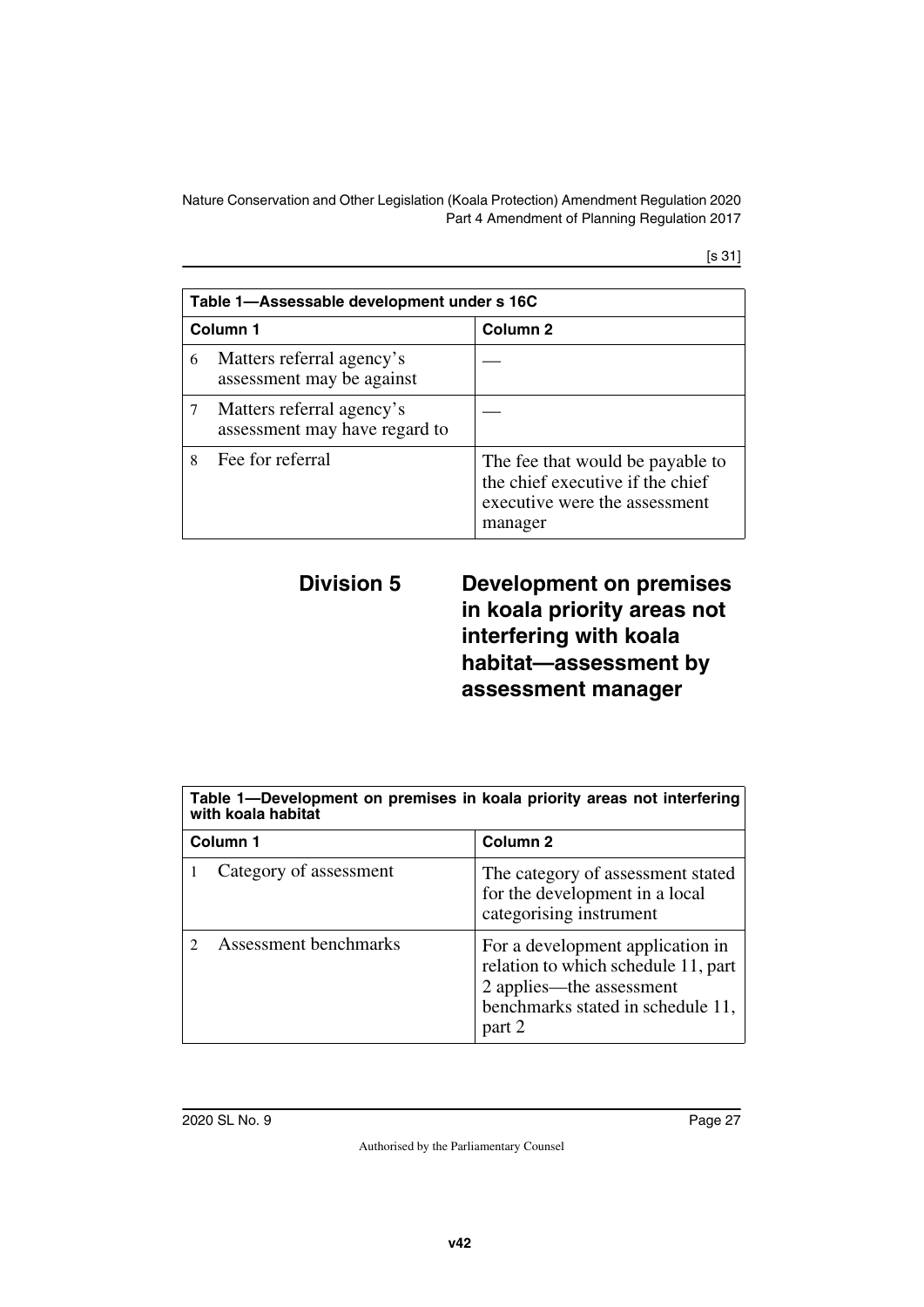[s 31]

#### **Table 1—Development on premises in koala priority areas not interfering with koala habitat**

| Column 1                                         | Column 2 |
|--------------------------------------------------|----------|
| Matters code assessment must<br>have regard to   |          |
| Matters impact assessment must<br>have regard to |          |

## <span id="page-27-1"></span><span id="page-27-0"></span>**Division 6 Development in identified koala broad-hectare areas—assessment by assessment manager**

| Table 1-Development in identified koala broad-hectare areas |                                                  |                                                                                                                                                    |  |
|-------------------------------------------------------------|--------------------------------------------------|----------------------------------------------------------------------------------------------------------------------------------------------------|--|
| Column 1                                                    |                                                  | Column <sub>2</sub>                                                                                                                                |  |
|                                                             | Category of assessment                           | The category of assessment stated<br>for the development in a local<br>categorising instrument                                                     |  |
|                                                             | <b>Assessment benchmarks</b>                     | For a development application in<br>relation to which schedule 11, part<br>3 applies—the assessment<br>benchmarks stated in schedule 11,<br>part 3 |  |
| $\mathcal{F}$                                               | Matters code assessment must<br>have regard to   |                                                                                                                                                    |  |
| 4                                                           | Matters impact assessment must<br>have regard to |                                                                                                                                                    |  |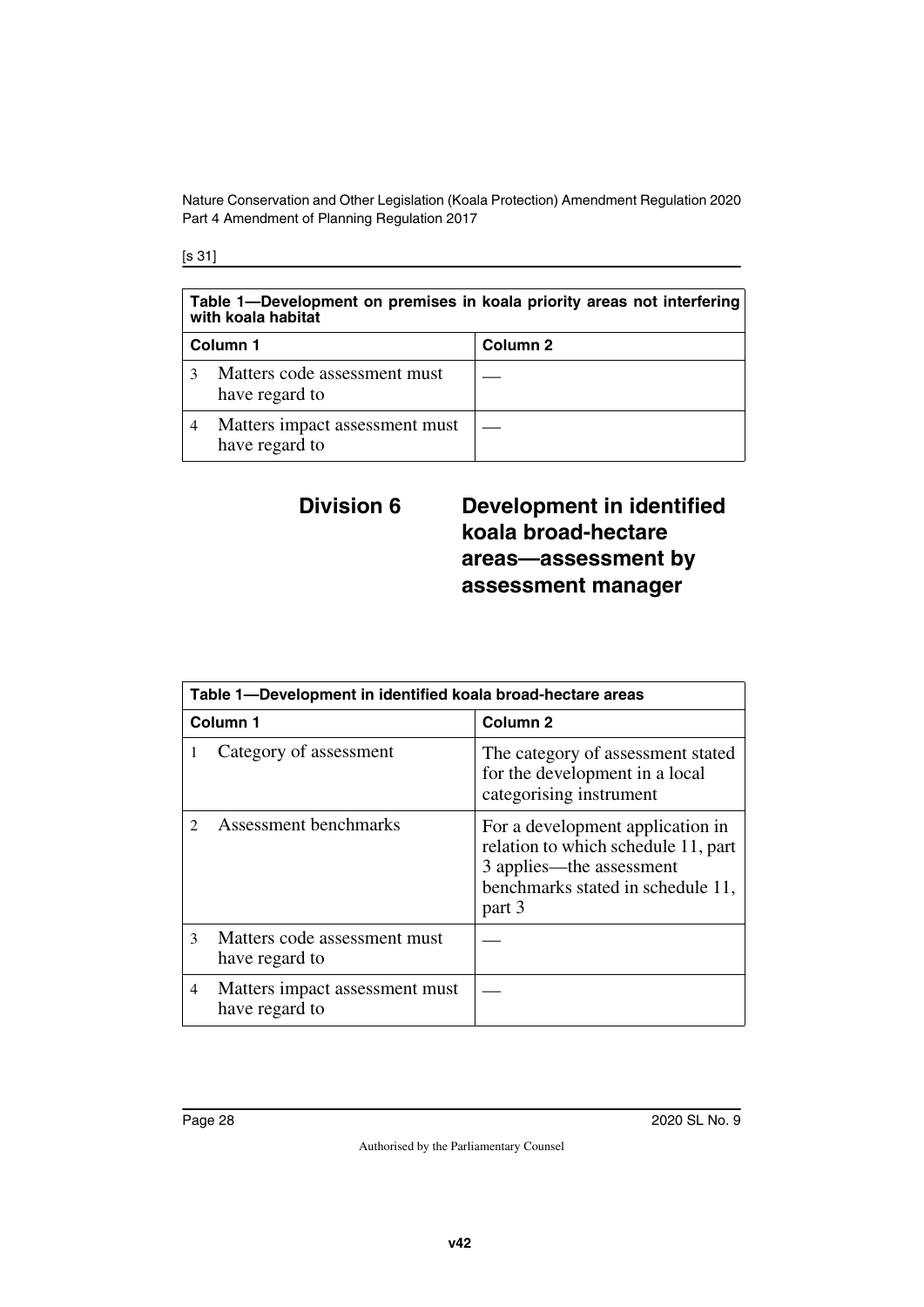[s 32]

#### <span id="page-28-1"></span><span id="page-28-0"></span>**32 Replacement of sch 11 (Assessment benchmarks for development in koala habitat area)**

Schedule 11—

<span id="page-28-2"></span>*omit, insert—*

# <span id="page-28-3"></span>**Schedule 11 Assessment benchmarks in relation to koala habitat in SEQ region**

<span id="page-28-5"></span>schedule 10, part 10, divisions 5 and 6

# <span id="page-28-4"></span>**Part 1** Preliminary

#### <span id="page-28-7"></span><span id="page-28-6"></span>**1 Application of schedule**

This schedule does not apply in relation to a development application for development if—

- (a) the chief executive is the prescribed assessment manager for the development application; or
- (b) the development is for a coordinated project; or
- (c) the development is in a State development area; or
- (d) the development is in the area of a development control plan that the old Act, section 857 applies to; or
- (e) the development is for infrastructure stated in schedule 5 and is carried out by or for the State or a public sector entity; or
- (f) the development is PDA-related development; or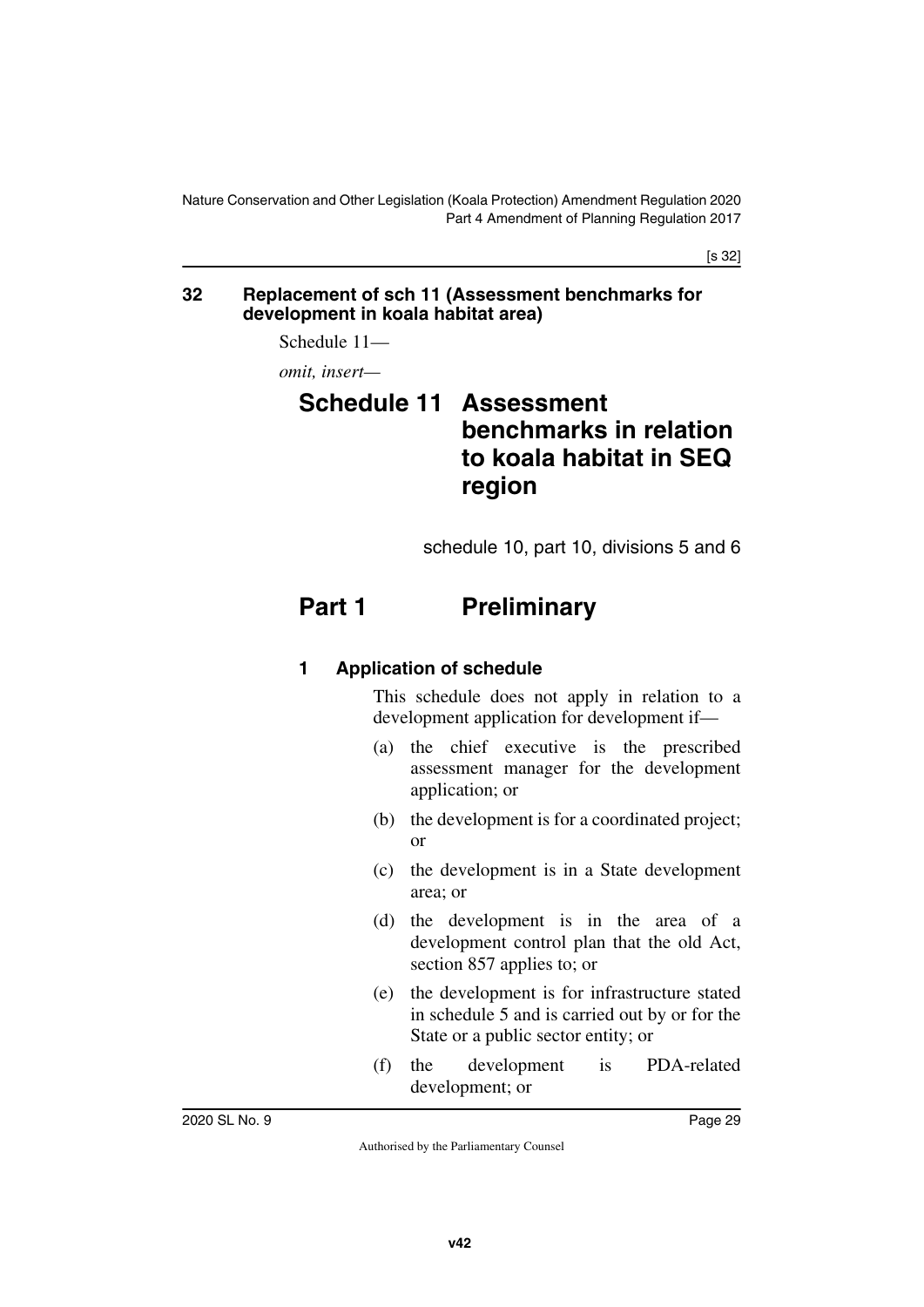- (g) the development results in a development footprint of 500m2 or less; or
- (h) the development is carried out under a development permit given for an application that was properly made before 7 February 2020; or
- (i) the development is consistent with a development approval—
	- (i) in effect for the premises on which the development is carried out; and
	- (ii) given for an application that was properly made before 7 February 2020.

*Note—*

Under schedule 10, part 10, division 1, section 16, this schedule applies only in relation to development on a lot that is completely or partly in the SEQ region.

#### <span id="page-29-1"></span><span id="page-29-0"></span>**2 Meaning of** *safe koala movement measure*

A *safe koala movement measure* is a measure that enables the safe movement of koalas by—

- (a) providing opportunities for koalas to feed, disperse and seek refuge; or
- (b) reducing threats to koalas.

*Examples of measures—*

- retaining koala habitat trees, within the meaning of the *Nature Conservation (Koala) Conservation Plan 2017*, and other native vegetation in landscaping
- rehabilitating an area that has been cleared of native vegetation
- using koala-friendly fencing that koalas can safely climb through, over or under
- installing a fauna overpass or underpass that koalas can use to move above or below an area that is dangerous for koalas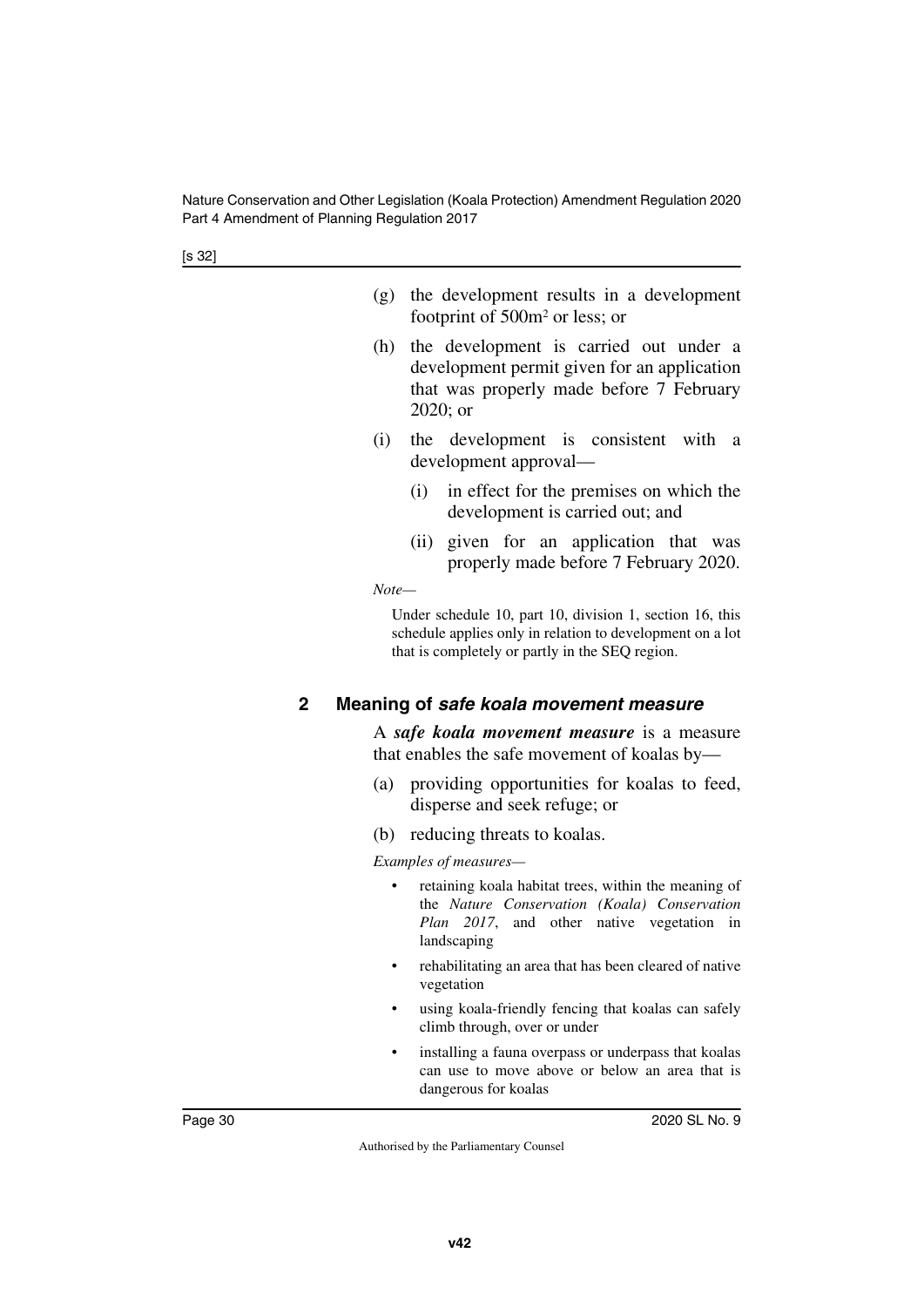[s 32]

- installing koala safety fencing to prevent koalas from entering an area that is dangerous for koalas or to direct koalas towards fauna infrastructure
- <span id="page-30-1"></span>using koala-safe road design and placement to reduce the threat of vehicle strikes and allow koalas to move through the landscape

## <span id="page-30-0"></span>**Part 2 Development on premises in koala priority areas not interfering with koala habitat**

#### <span id="page-30-3"></span><span id="page-30-2"></span>**3 Application of part**

- (1) This part applies in relation to a development application for development if—
	- (a) the development is—
		- (i) building work; or
		- (ii) a material change of use of premises; or
		- (iii) operational work; or
		- (iv) reconfiguring a lot; and
	- (b) the development does not involve interfering with koala habitat in a koala habitat area; and
	- (c) the premises on which the development is carried out includes an area that is both—
		- (i) a koala priority area; and
		- (ii) a koala habitat area.
- (2) However, this part does not apply to the extent the development must be assessed against the assessment benchmarks under part 3.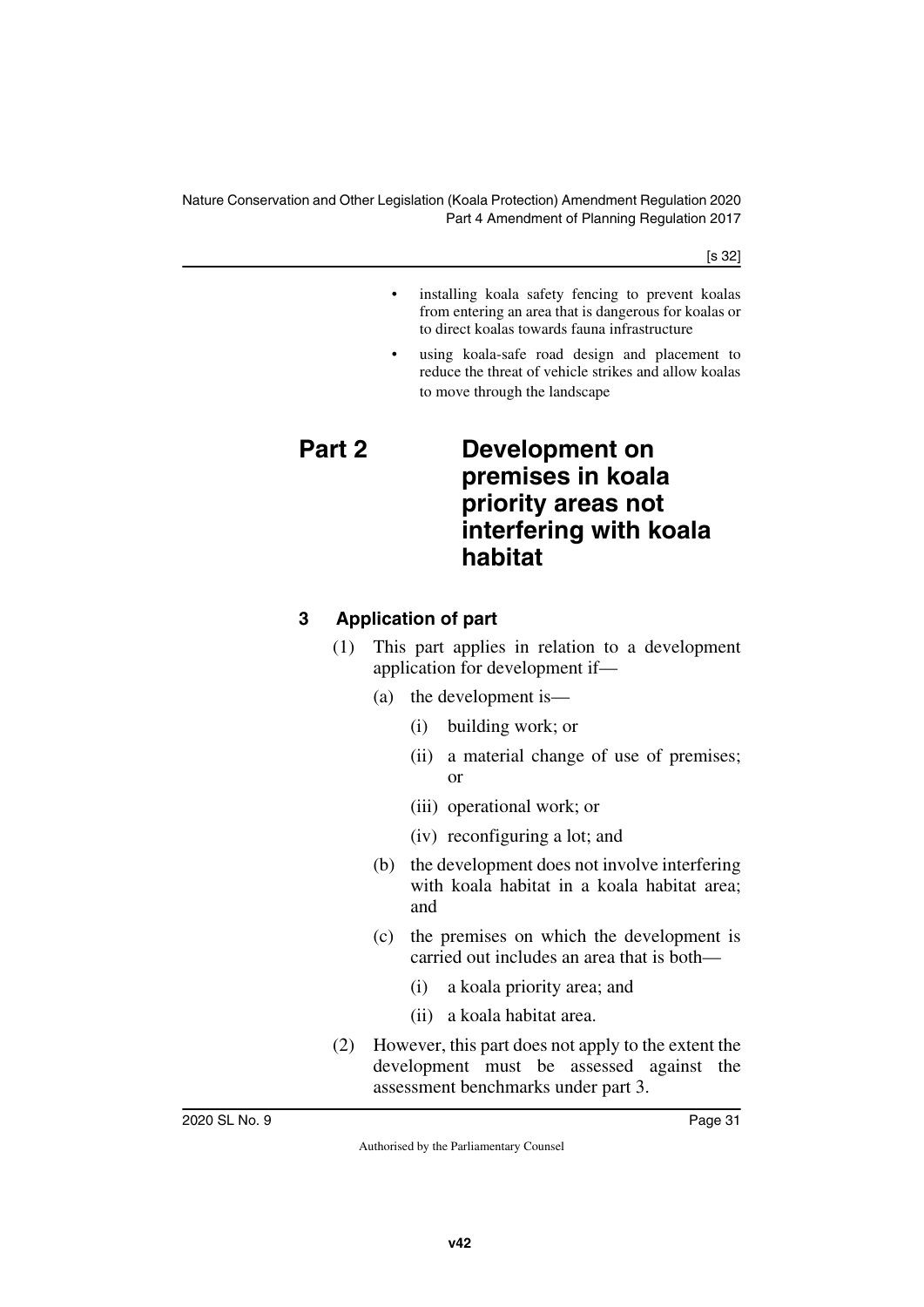#### <span id="page-31-1"></span><span id="page-31-0"></span>**4 Assessment benchmarks**

- (1) The following matters are assessment benchmarks for the development—
	- (a) the development provides, on the premises, the safe koala movement measures necessary to maximise the safe movement of koalas—
		- (i) within a koala habitat area on the premises; and
		- (ii) between a koala habitat area on the premises (the *first area*) and a koala habitat area or ecological corridor within 200m of the first area;

*Examples of an ecological corridor—*

an ecological, linkage or stepping-stone habitat corridor shown on a map in a local planning instrument

- (b) either—
	- (i) each building, structure or works associated with the development is at least 50m from a koala habitat area; or
	- (ii) the development complies with each of the criteria stated in subsection (2).
- (2) For subsection  $(1)(b)(ii)$ , the criteria are as follows—
	- (a) any change to the condition of soil as a result of the development does not adversely affect a koala habitat area;

*Examples of changes to the condition of soil—*

- the addition of nutrients to the soil
- the erosion of the soil
- the compaction of the soil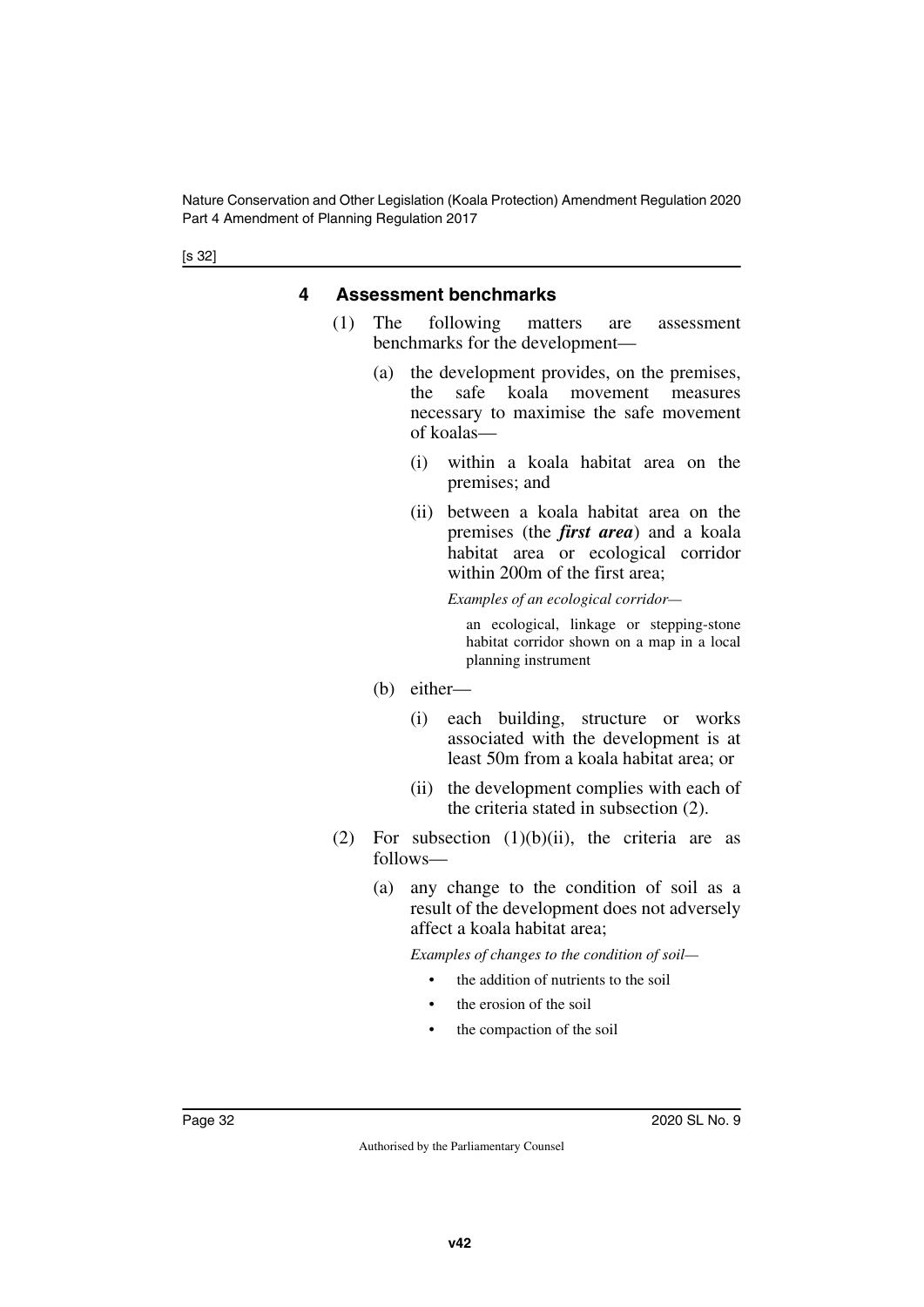[s 32]

- (b) any alteration of hydrological flows as a result of the development does not adversely affect a koala habitat area;
- (c) any landscaping associated with the development that involves planting non-native vegetation does not adversely affect a koala habitat area;
- (d) the development does not adversely affect a koala habitat area by resulting in the increased growth or spread of weeds in the koala habitat area;
- (e) a building, structure or works associated with the development is located to minimise the amount of vegetation required to be cleared for safety purposes.

*Examples of clearing for safety purposes—*

<span id="page-32-1"></span>clearing for a fire break or to reduce risks from falling branches

## <span id="page-32-0"></span>**Part 3 Development in identified koala broad-hectare areas**

## <span id="page-32-3"></span><span id="page-32-2"></span>**5 Application of part**

- (1) This part applies in relation to a development application for development to the extent the development—
	- (a) is in an identified koala broad-hectare area; and
	- $(b)$  is
		- (i) assessable development under a planning scheme or TLPI; or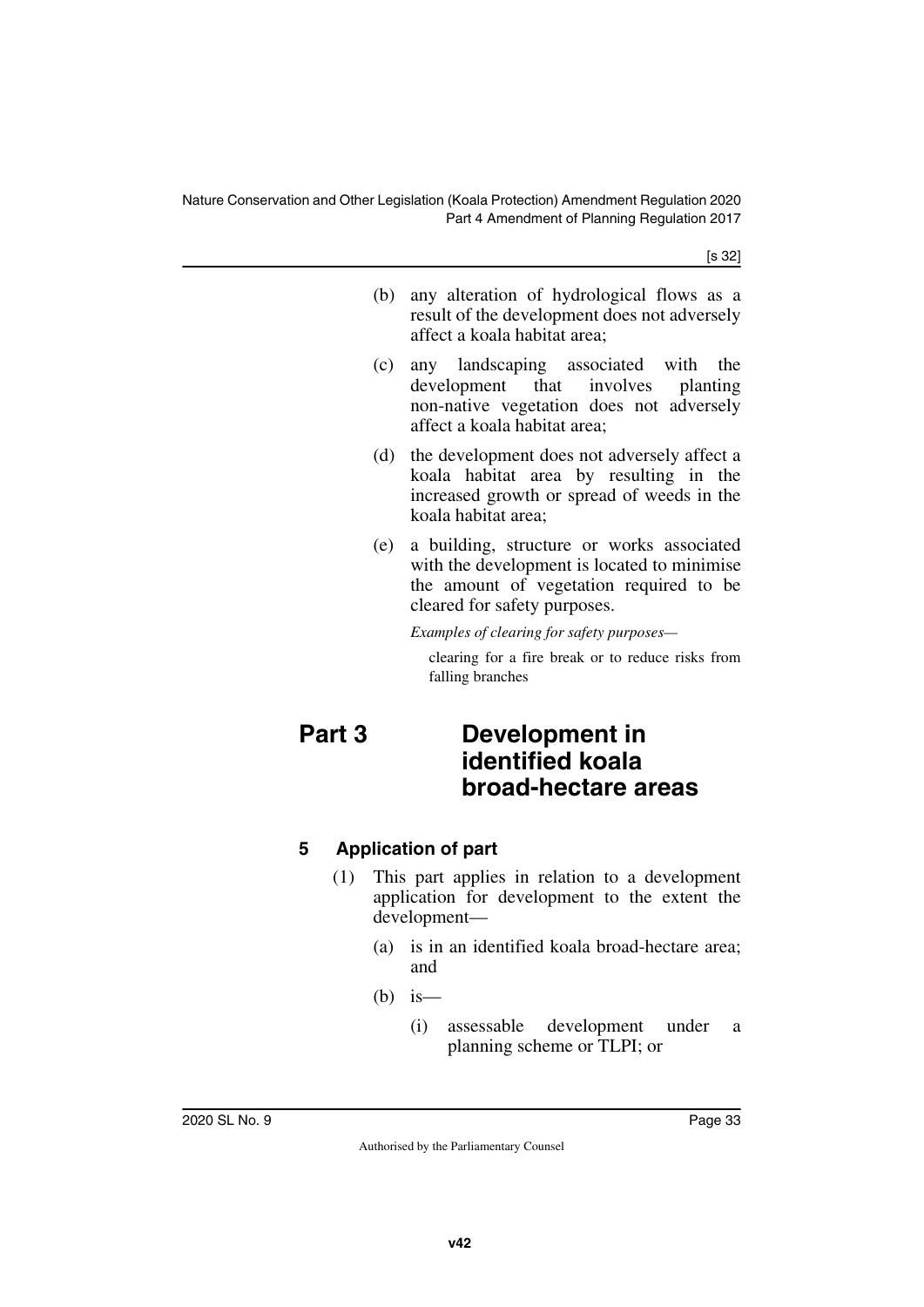[s 32]

- (ii) reconfiguring a lot that is assessable development under schedule 10, part 14, division 1, section 21.
- (2) However, this part does not apply—
	- (a) if the development results in a total area on the premises of 500m2 or less of 1 or more koala habitat areas being cleared of native vegetation since 7 February 2020; or
	- (b) to the extent the development is for an extractive industry.

#### <span id="page-33-1"></span><span id="page-33-0"></span>**6 Assessment benchmarks**

The following matters are assessment benchmarks for the development—

- (a) the development provides, on the premises, the safe koala movement measures necessary to maximise the safe movement of koalas within and through the premises;
- (b) any clearing of native vegetation complies with the *Nature Conservation (Koala) Conservation Plan 2017*, sections 10 and 11 to the extent the sections apply to the clearing;
- (c) measures are implemented to ensure that a construction activity on the premises does not increase the risk of death or injury to koalas;
- (d) any area on the premises that is cleared of native vegetation as a result of a construction activity is progressively rehabilitated.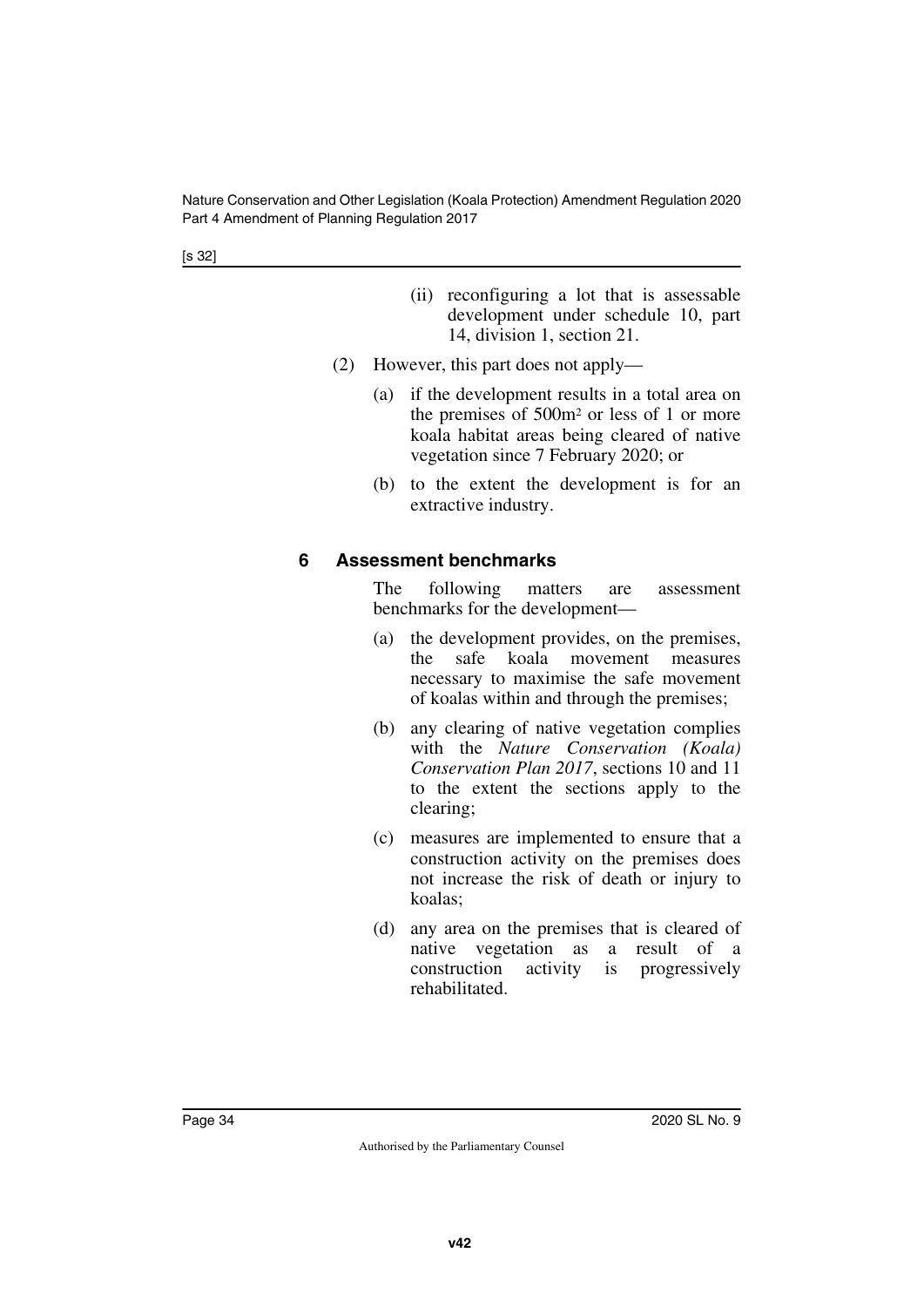[s 33]

## <span id="page-34-1"></span><span id="page-34-0"></span>**Part 4 Relationship with other assessment benchmarks**

#### <span id="page-34-3"></span><span id="page-34-2"></span>**7 When local assessment benchmarks are not inconsistent with part 2 or 3**

- (1) This section applies if—
	- (a) a local categorising instrument states assessment benchmarks (*local assessment benchmarks*) for development in relation to which part 2 or 3 applies; and
	- (b) the local assessment benchmarks are in relation to the conservation of koalas.
- (2) The local assessment benchmarks are not inconsistent with the assessment benchmarks under part 2 or 3 to the extent the local assessment benchmarks contain extra requirements for the development.

#### <span id="page-34-4"></span>**33 Amendment of sch 24 (Dictionary)**

<span id="page-34-5"></span>(1) Schedule 24, definitions *area of koala habitat value*, *area unsuitable for koalas*, *assessable development area*, *bushland habitat area*, *exempted development*, *high value rehabilitation habitat area*, *identified koala broad-hectare area*, *koala assessable development area*, *koala habitat area*, *koala habitat classification area*, *koala habitat tree*, *map of assessable development areas*, *map of koala habitat values*, *medium value rehabilitation habitat area*, *non-juvenile koala habitat tree*, *priority koala assessable development area* and *rehabilitation habitat area*—

*omit*.

- (2) Schedule 24
	- *insert—*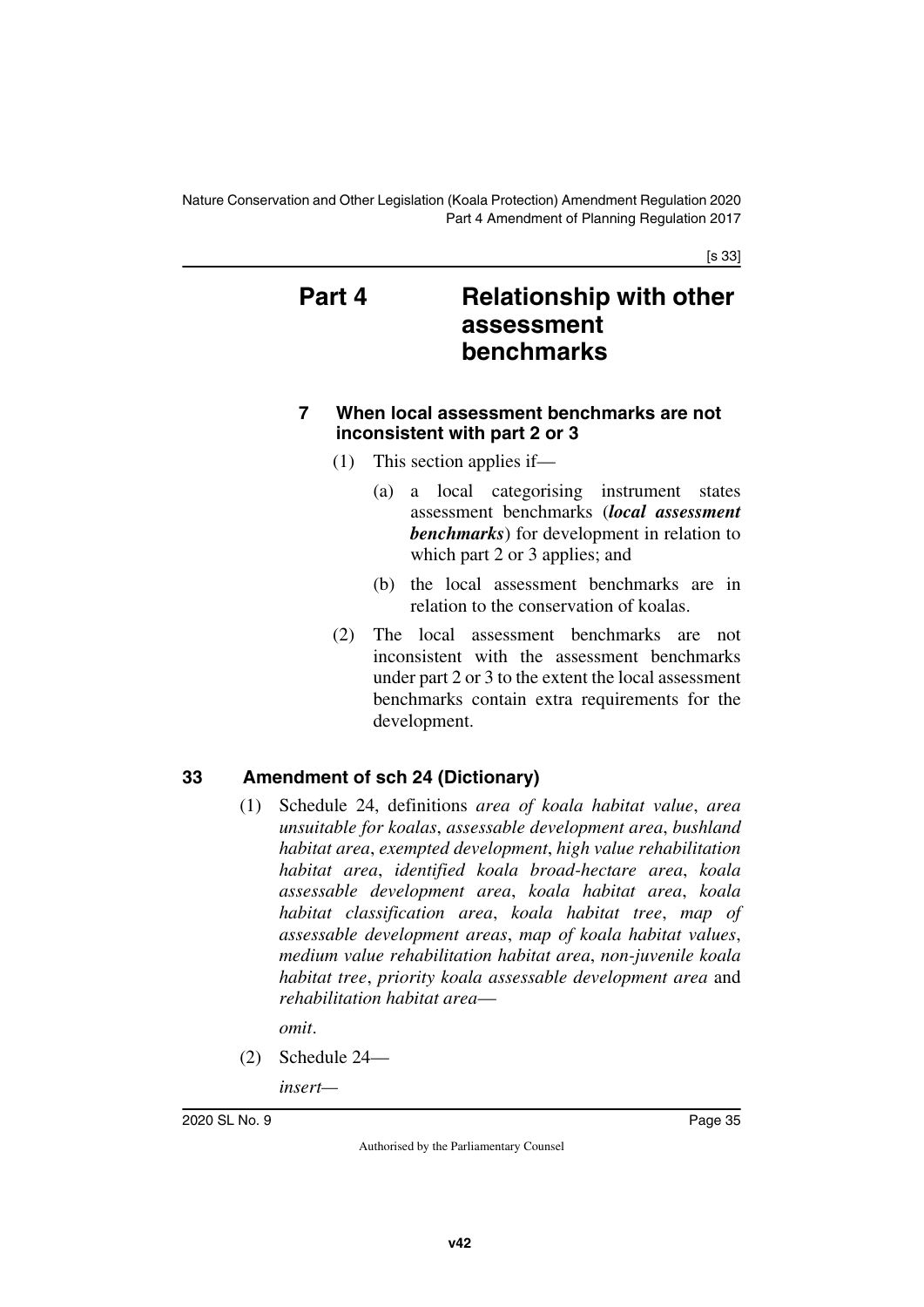#### *exempted development* means—

- (a) development in a State development area; or
- (b) development for a coordinated project; or
- (c) development in the area of a development control plan that the old Act, section 857 applies to; or
- (d) development for infrastructure stated in schedule 5, if the development is carried out by or for the State or a public sector entity; or
- (e) PDA-related development; or
- (f) development in a forest reserve under the *Nature Conservation Act 1992*; or
- (g) development in any of the following protected areas under the *Nature Conservation Act 1992*—
	- (i) a national park (scientific);
	- (ii) a national park;
	- (iii) a national park (Aboriginal land);
	- (iv) a national park (Torres Strait Islander land);
	- (v) a national park (Cape York Peninsula Aboriginal land);
	- (vi) a conservation park;
	- (vii) a resources reserve;
	- (viii)a special wildlife reserve; or
- (h) development in a State forest or timber reserve under the *Forestry Act 1959*; or
- (i) development in a forest entitlement area under the *Land Act 1994*; or
- (j) development for public housing; or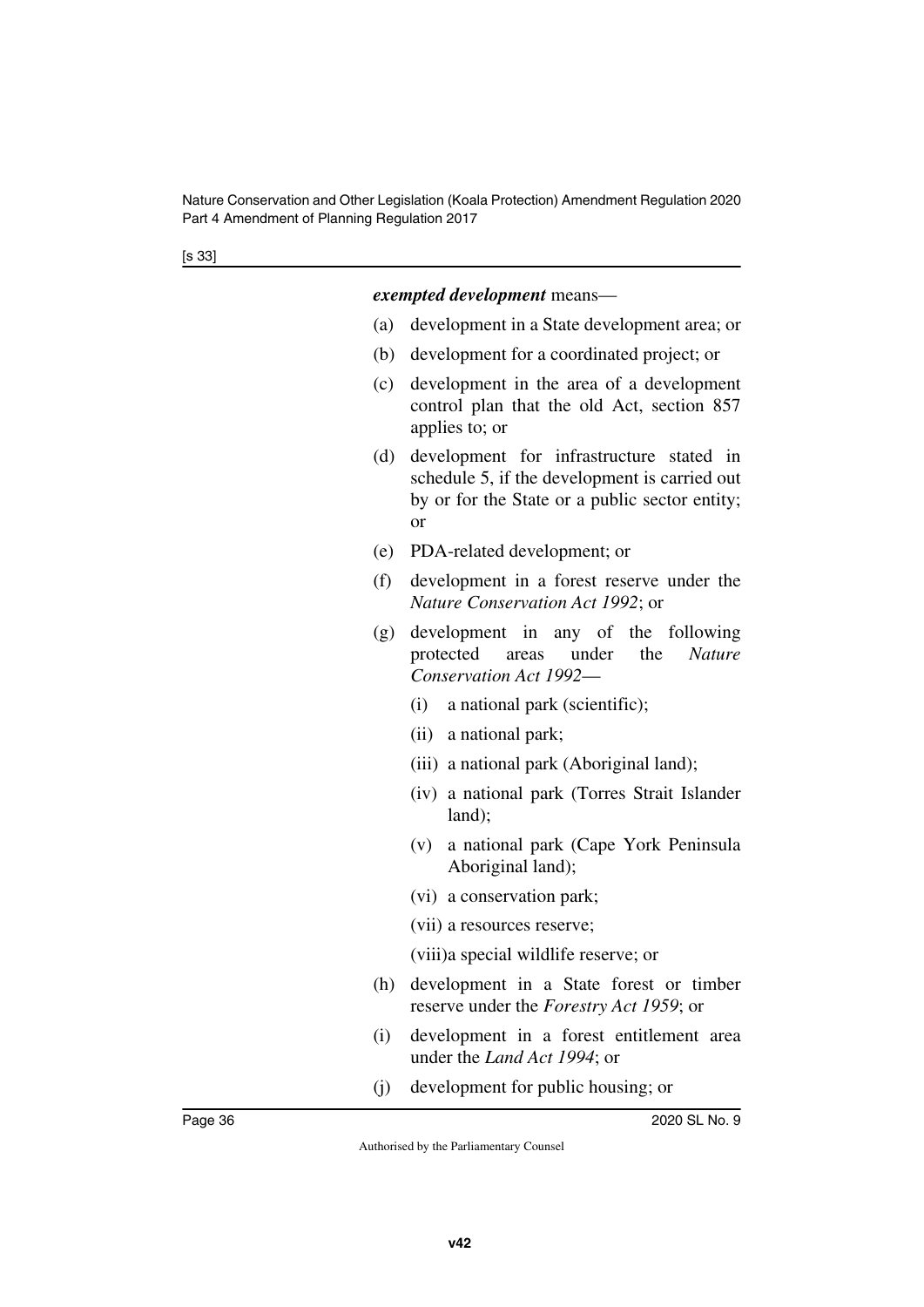[s 33]

- (k) development, other than development mentioned in any of paragraphs (a) to (j), that results in a total area on the premises of 500m2 or less of 1 or more koala habitat areas being cleared of native vegetation since 7 February 2020, disregarding an area cleared of native vegetation if any of paragraphs (l) to (p) applies to the clearing; or
- (l) development that is or involves operational work that is the clearing of native vegetation and is accepted development under schedule 7, part 3, section 12 other than clearing for—
	- (i) the construction or maintenance of a fence, road, track, irrigation channel, contour bank or other linear infrastructure, other than a powerline or drainage and erosion control structure, if the cleared area is more than 5m wide; or
	- (ii) the construction or maintenance of an airstrip or helipad if the cleared area is more than 500m2; or
	- (iii) the construction or maintenance of non-linear infrastructure, other than an airstrip or helipad, in a category B area or category C area if the cleared area is more than 500m2; or
	- (iv) an extractive industry, other than clearing for a fence, road, track, irrigation channel, contour bank or other linear infrastructure, in a category C area if the cleared area is more than 500m2; or
	- (v) the diversion of a section of a watercourse or drainage feature, within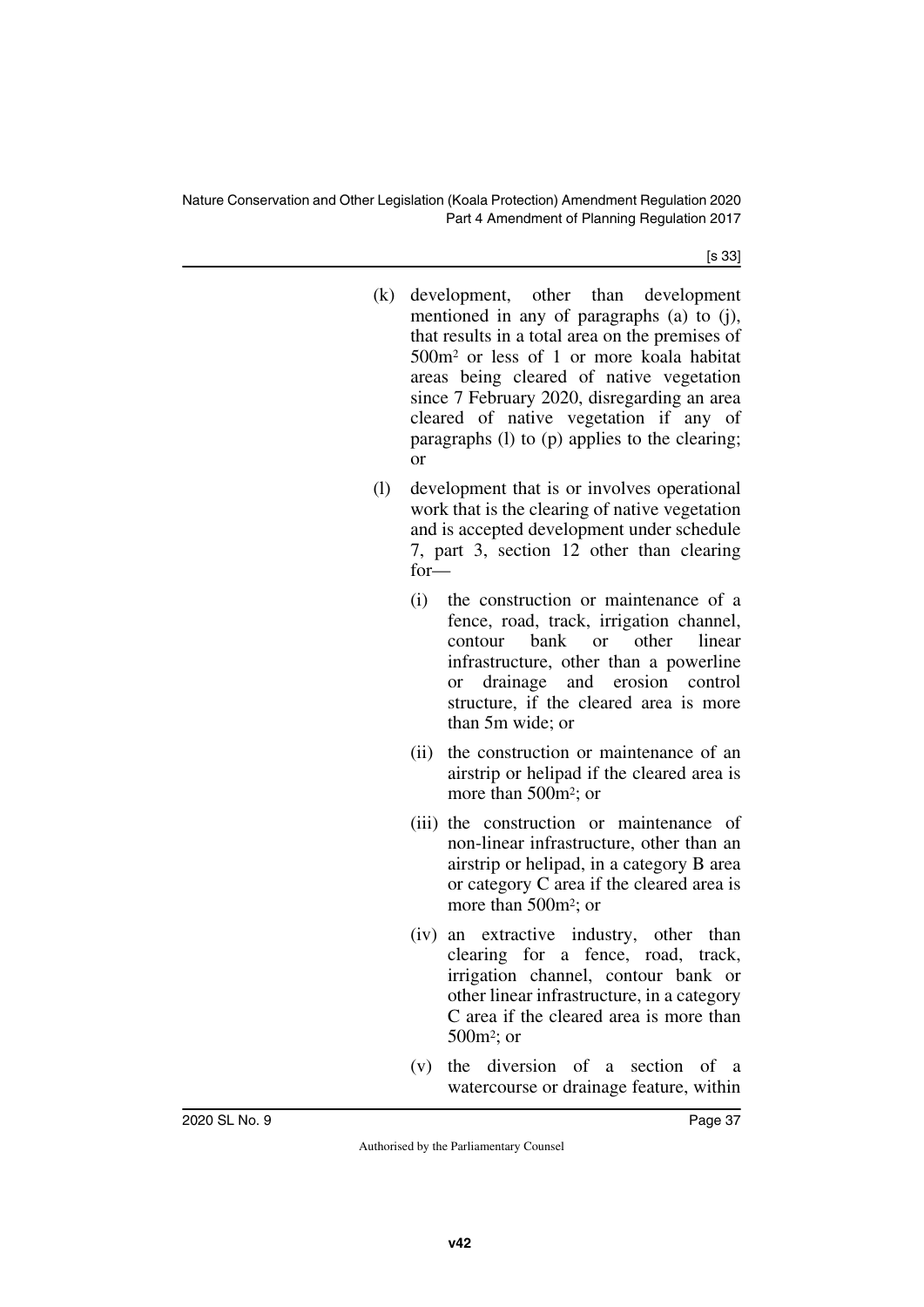[s 33]

the meaning of the *Water Act 2000*, schedule 4, in a way that replicates the section, in a category C area if the cleared area is more than 500m2; or

- (m) development that is or involves operational work that is the clearing of native vegetation in a koala habitat area on prescribed land if the clearing is clearing, or for another activity or matter, stated in—
	- (i) schedule 21, part 1, section  $1(2)$ ,  $(3)$ ,  $(5)$ ,  $(6)$ ,  $(8)$ ,  $(9)$ ,  $(10)$  or  $(11)$ ; or
	- (ii) schedule 21, part 1 section 1(15), other than clearing necessary to prevent or minimise damage to the environment; or
	- (iii) schedule 21, part 1, section  $1(16)$ ,  $(17)$ , (18) or (19A); or
- (n) development that is or involves operational work that is the clearing of native vegetation in a koala habitat area if the clearing—
	- (i) is on freehold land and is for a forest practice; or
	- (ii) is on indigenous land, other than land on which the State owns the trees, and is for a forest practice; or
	- (iii) is on indigenous land and is gathering, digging or removing forest products for use under the *Aboriginal and Torres Strait Islander Communities (Justice, Land and Other Matters) Act 1984*, section 62; or
	- (iv) is on land dedicated as a road under the *Land Act 1994* and is stated in schedule 21, part 2, section  $5(a)(i)$  or any of paragraphs (b) to (h) of that section; or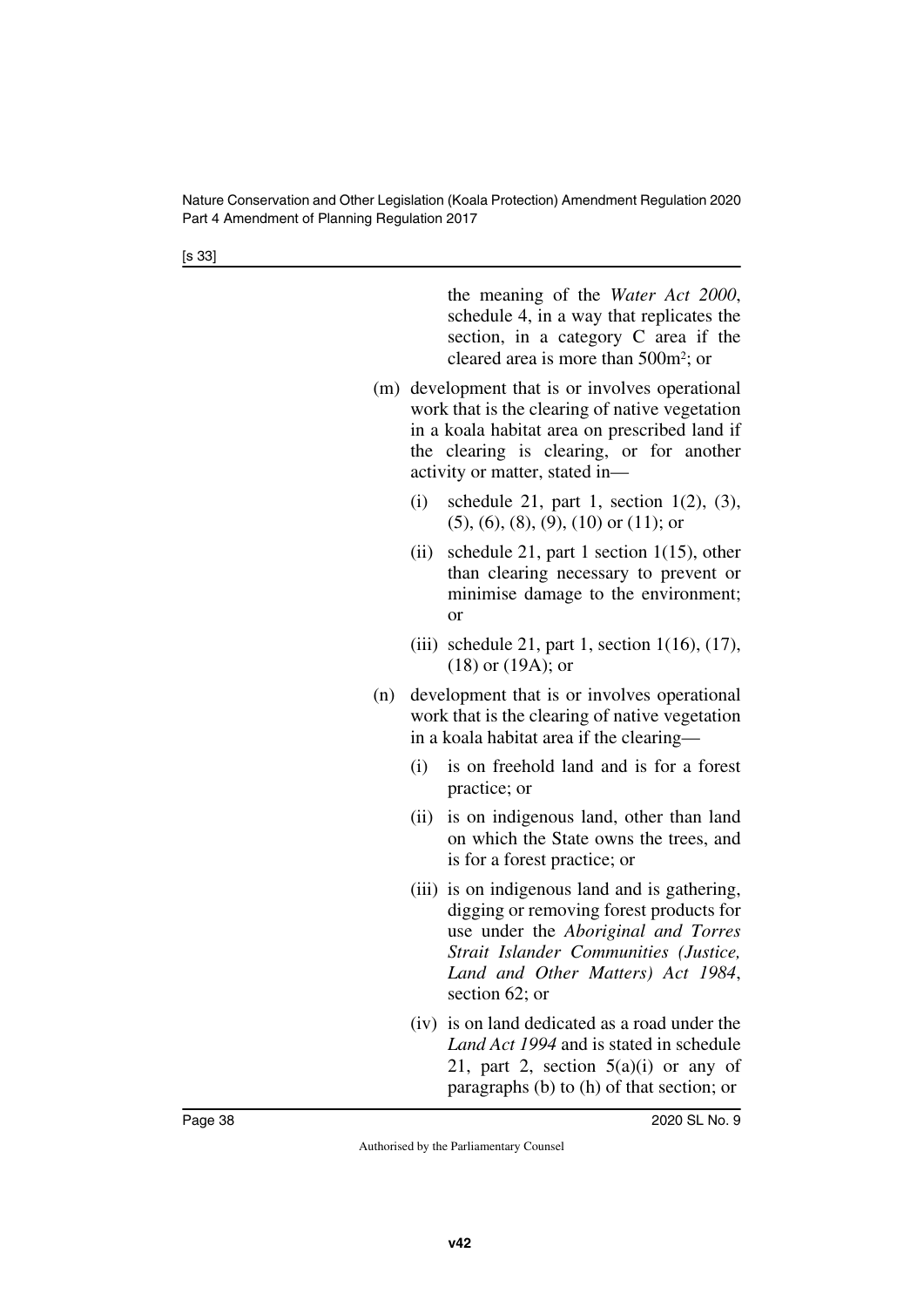[s 33]

|     |      | (v) is on land that is trust land under the<br>Land Act 1994, other than indigenous<br>land, is carried out, or allowed to be<br>carried out, by the trustee, is consistent<br>with achieving the purpose of the trust<br>and is-                                       |
|-----|------|-------------------------------------------------------------------------------------------------------------------------------------------------------------------------------------------------------------------------------------------------------------------------|
|     |      | (A) to remove non-native vegetation;<br>or                                                                                                                                                                                                                              |
|     |      | in accordance with a relevant<br>(B)<br>biosecurity plan under the<br><i>Biosecurity Act 2014</i> ; or                                                                                                                                                                  |
|     |      | (vi) is on land that is unallocated State land,<br>is carried out, or allowed to be carried<br>out, by the chief executive of the<br>department in which the Land Act 1994<br>is administered and is to control<br>or non-native<br>declared<br>pests<br>vegetation; or |
|     |      | (vii) is necessary for essential management<br>and is qualifying clearing; or                                                                                                                                                                                           |
|     |      | (viii) is necessary for a purpose mentioned in<br>definition routine management,<br>paragraph $(c)$ or $(d)$ ; or                                                                                                                                                       |
| (0) |      | development on a lot that is or involves<br>operational work that is the clearing of<br>native vegetation in a koala habitat area if-                                                                                                                                   |
|     | (i)  | the clearing is necessary to establish a<br>necessary fence, road or vehicular track<br>on an existing lot; and                                                                                                                                                         |
|     | (ii) | the clearing is qualifying clearing; and                                                                                                                                                                                                                                |
|     |      | (iii) the vegetation is regulated regrowth<br>vegetation or a least concern regional<br>ecosystem in a category B area; and                                                                                                                                             |
|     |      | (iv) the maximum width of the clearing for<br>the fence, road or track is—                                                                                                                                                                                              |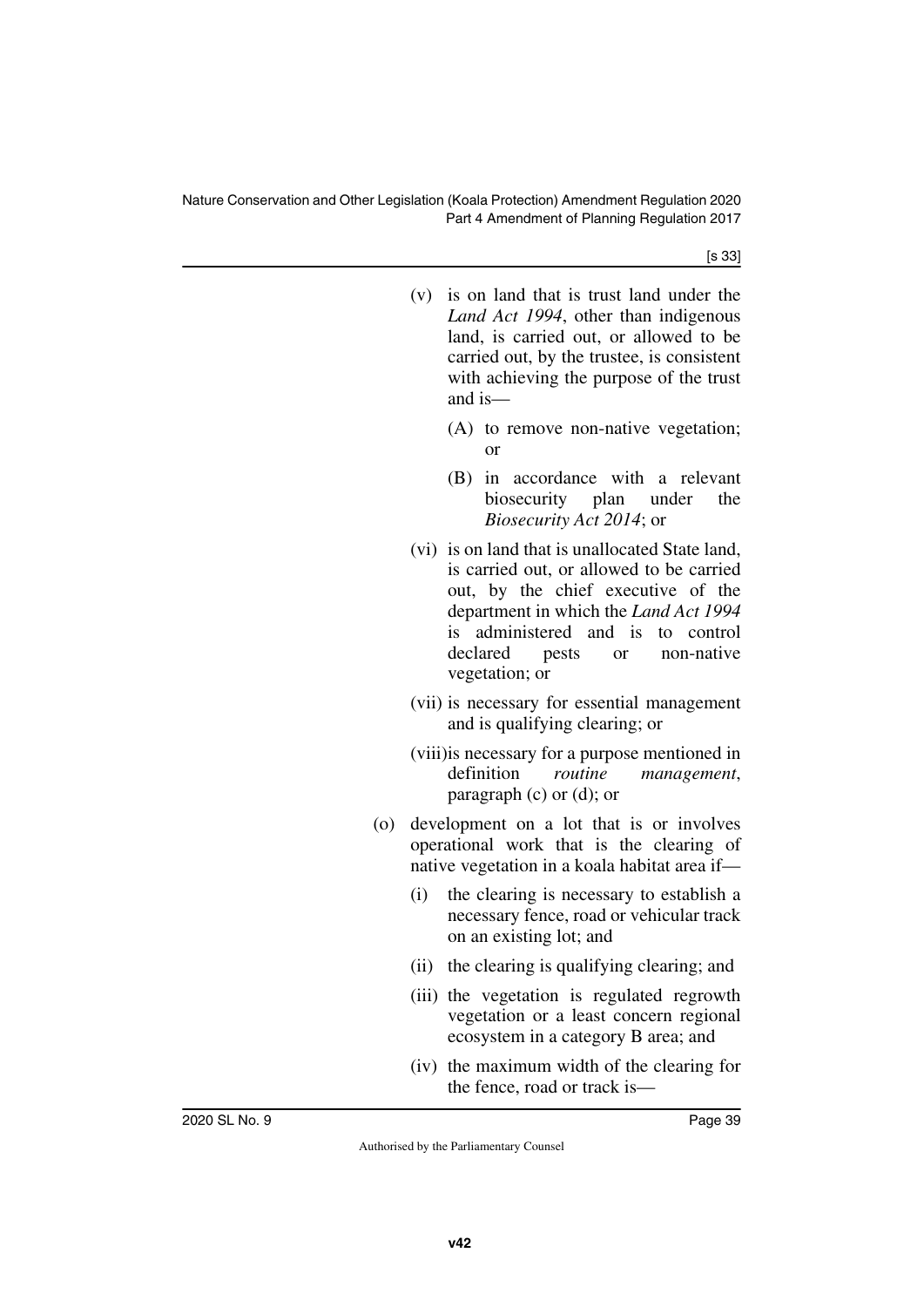[s 33]

- (A) for a lot that is 5ha or less—5m; or
- (B) for a lot that is more than 5ha— 10m; or
- (p) development that is or involves operational work that is the clearing of native vegetation in an area shown on a PMAV as a category X area if—
	- (i) an application for the PMAV under the *Vegetation Management Act 1999*, section 20C was made before 7 February 2020; and
	- (ii) the clearing—
		- (A) is qualifying clearing; or
		- (B) is on land dedicated as a road under the *Land Act 1994* and is carried out by a local government, or by or for the chief executive (transport).

*identified koala broad-hectare area* means an area shown on an identified koala broad-hectare area map as an identified koala broad-hectare area.

#### *interfering with koala habitat*—

- (a) means removing, cutting down, ringbarking, pushing over, poisoning or destroying in any way, including by burning, flooding or draining, native vegetation in a koala habitat area; but
- (b) does not include destroying standing vegetation by stock, or lopping a tree.

*koala habitat area* see the *Nature Conservation (Koala) Conservation Plan 2017*, section 7B(1).

*koala priority area* see the *Nature Conservation*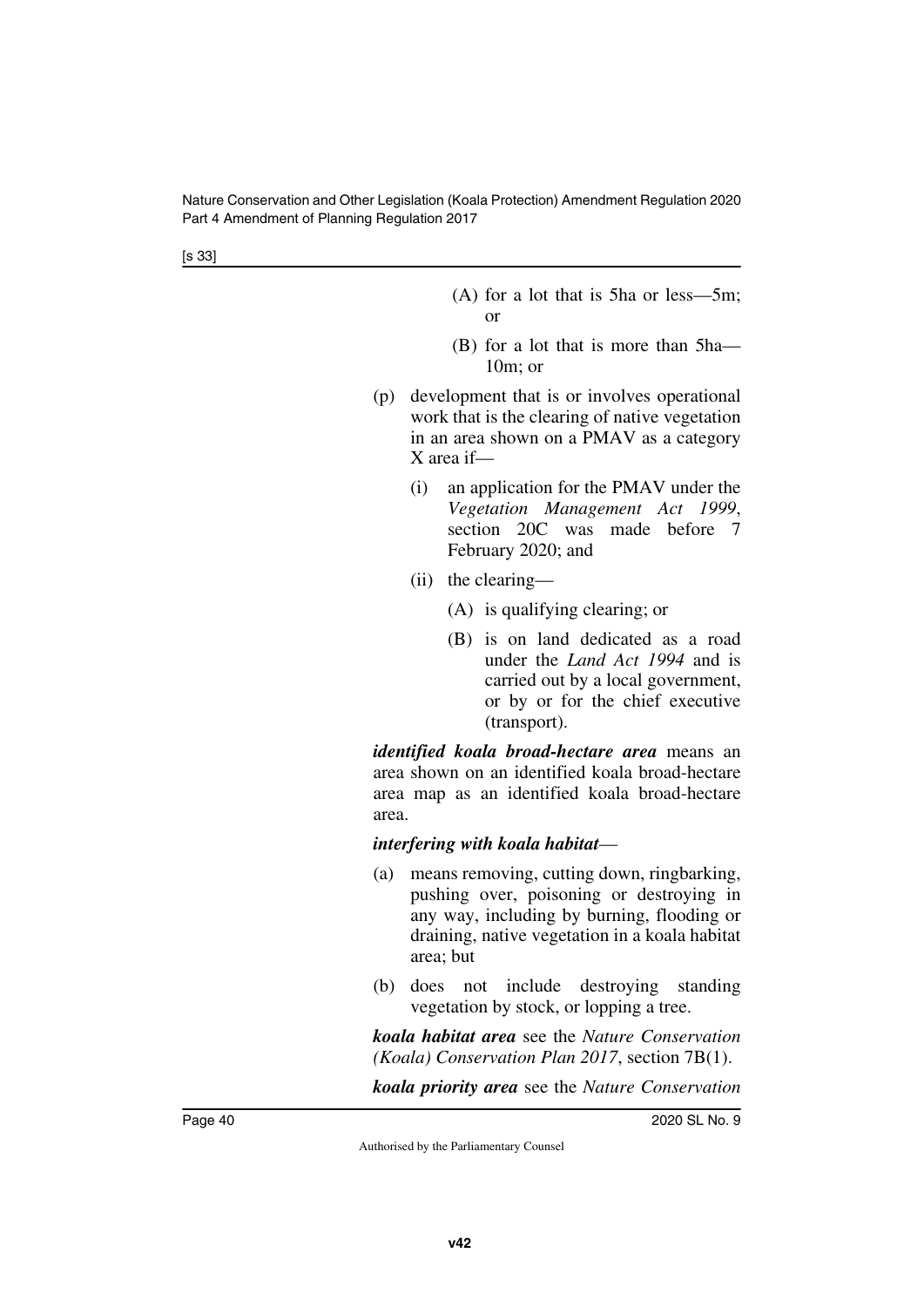*(Koala) Conservation Plan 2017*, section 7A(1).

*lopping*, a tree, means cutting or pruning its branches, but does not include—

- (a) removing its trunk; or
- (b) cutting or pruning its branches so severely that it is likely to die.

*non-native vegetation* means vegetation that is not native vegetation.

*qualifying clearing* means clearing of vegetation that—

- (a) is on freehold land; or
- (b) is on indigenous land; or
- (c) is on land leased under the *Land Act 1994* for agriculture or grazing purposes; or
- (d) is on land leased under the *Land Act 1994*, other than for agriculture or grazing purposes, and is consistent with the purpose of the lease; or
- (e) is on trust land under the *Land Act 1994*, other than indigenous land, is carried out, or allowed to be carried out, by the trustee and is consistent with achieving the purpose of the trust; or
- (f) is on unallocated State land and is carried out, or allowed to be carried out, by the chief executive of the department in which the *Land Act 1994* is administered; or
- (g) is on land that is subject to a licence or permit under the *Land Act 1994* and is carried out by the licensee or permittee.

*safe koala movement measure* see schedule 11, part 1, section 2.

(3) Schedule 24, definition *State development assessment provisions*, '1 July 2019'—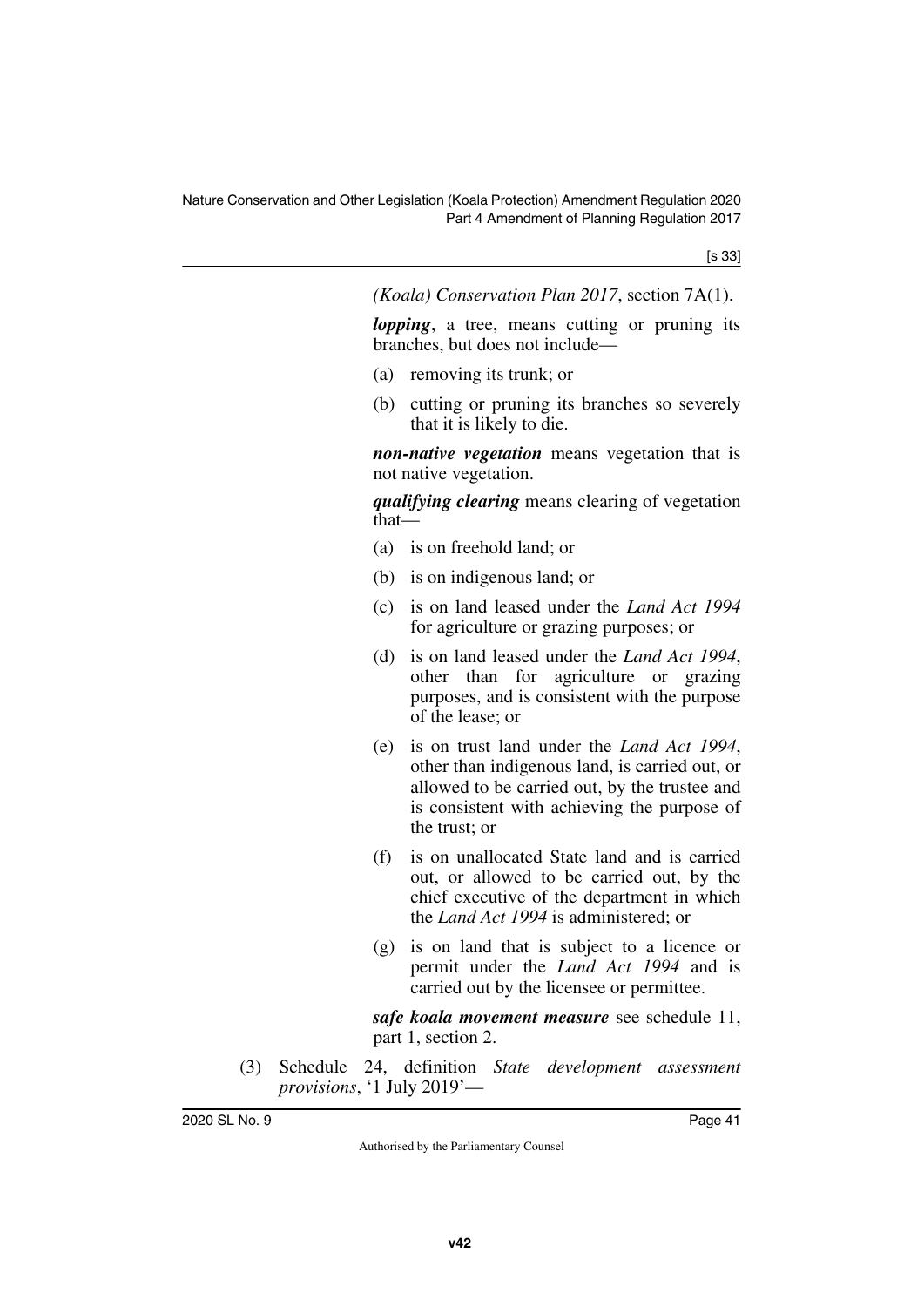[s 34]

*omit, insert—*

<span id="page-41-1"></span>7 February 2020

## <span id="page-41-0"></span>**Part 5** Amendment of Vegetation **Management Regulation 2012**

#### <span id="page-41-2"></span>**34 Regulation amended**

<span id="page-41-3"></span>This part amends the *Vegetation Management Regulation 2012*.

#### <span id="page-41-5"></span><span id="page-41-4"></span>**35 Amendment of s 3 (Approval of accepted development vegetation clearing codes—Act, s 19P)**

(1) Section 3(b) and  $(c)$ —

*omit, insert—*

- (b) the code called 'Clearing for an extractive industry' made by the Minister on 23 December 2019;
- (c) the code called 'Clearing for infrastructure' made by the Minister on 23 December 2019;
- (2) Section 3(g) to  $(i)$ —

*omit, insert—*

- (g) the code called 'Managing regulated regrowth vegetation' made by the Minister on 23 December 2019;
- (h) the code called 'Managing weeds' made by the Minister on 23 December 2019;
- (i) the code called 'Necessary environmental clearing' made by the Minister on 23 December 2019.